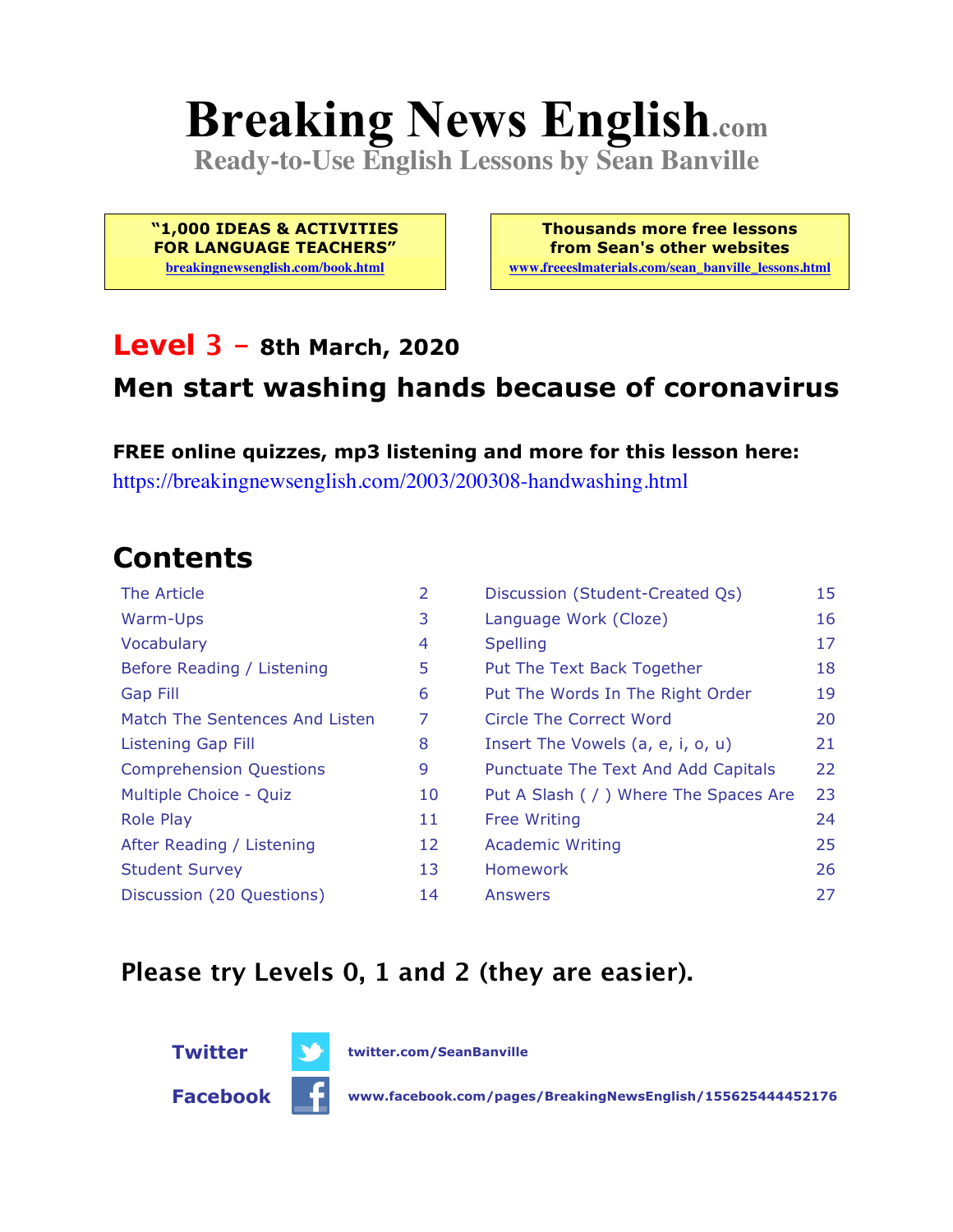### **THE ARTICLE**

From https://breakingnewsenglish.com/2003/200308-handwashing.html

The spread of the COVID-19 coronavirus has made more men wash their hands more often, especially after going to the toilet. A recent survey of 2,000 men in the UK found that 32 per cent of them did not wash their hands after using the toilet. However, social media reports that more men are washing their hands in public toilets since the outbreak of COVID-19. People on Twitter wrote that a month ago, it was unusual to see a man using the sinks in a public toilet. Since the outbreak, more men have been washing their hands in public toilets. Dan McCoy, a writer from New York, said: "For once, there are lines in men's restrooms as coronavirus makes men wash their hands for the first time."

Governments around the world have stressed the importance of regular handwashing. This is not just after using the bathroom but also throughout the day. Doctors say regular handwashing is the best way to stop the spread of the coronavirus. Health authorities in the UK and USA have told people to wash their hands for at least 20 seconds each time or the time it takes to sing "Happy Birthday" twice. A caller into a UK radio station spoke about the first time he realised men were washing their hands. It was when he stopped at the toilets on a highway. He said: "There were eight sinks and men were washing their hands in all of them." He also said the men were spending a long time carefully washing their hands.

Sources: https://www.**dailymail.co.uk**/femail/article-8078807/Disgusting-Men-started-washing-handsusing-toilet-Twitter-users-claim.html https://uk.news.**yahoo.com**/coronavirus-hand-washing-yougov-stats-140920602.html https://www.**theverge.com**/2020/3/4/21164475/birthday-hands-washing-app-20-secondscelebrities-cdc-coronavirus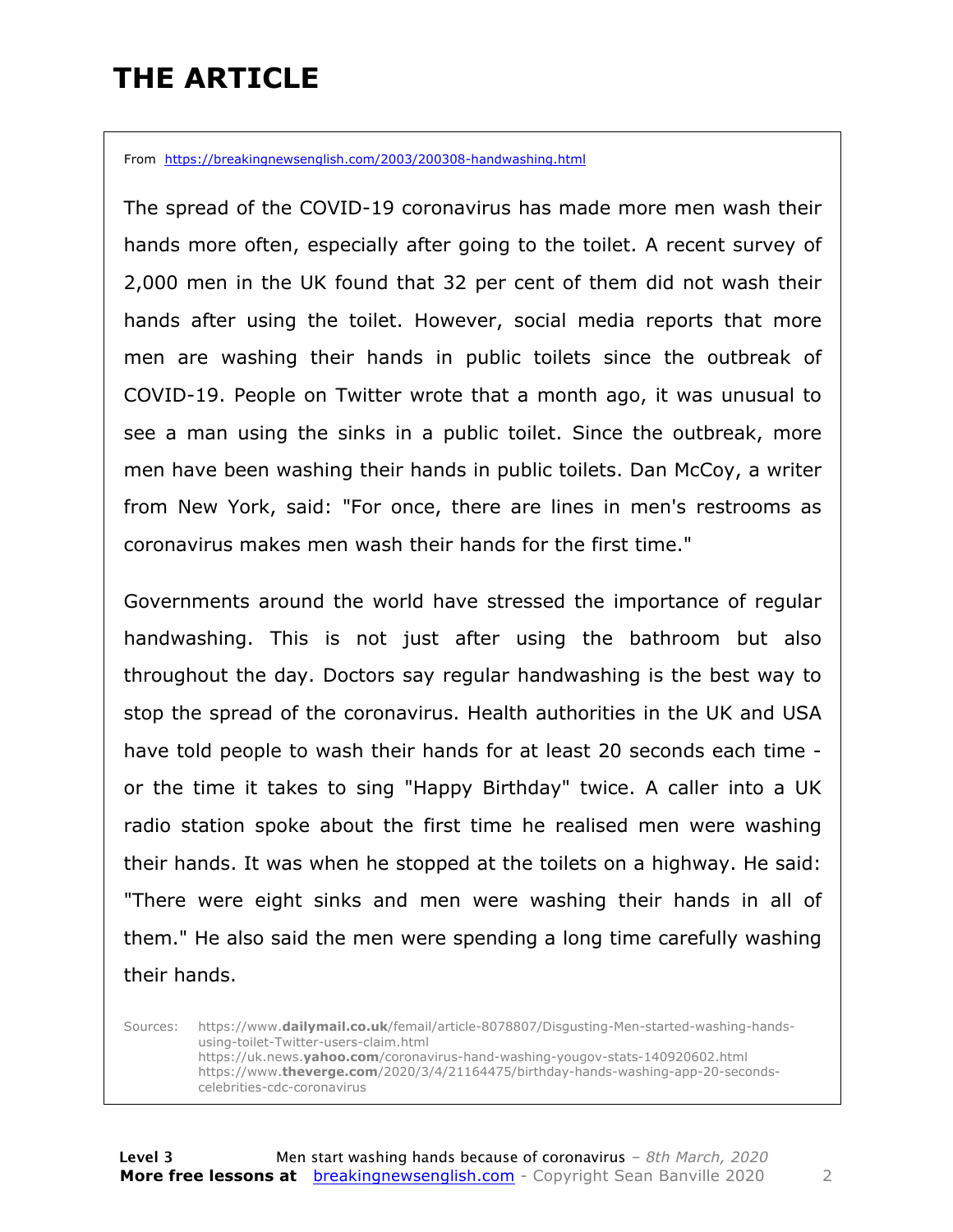#### **WARM-UPS**

**1. HANDWASHING:** Students walk around the class and talk to other students about handwashing. Change partners often and share your findings.

**2. CHAT:** In pairs / groups, talk about these topics or words from the article. What will the article say about them? What can you say about these words and your life?

spread / COVID-19 / hands / toilet / outbreak / sink / public / lines / the first time / stress / importance / handwashing / 20 seconds / Happy Birthday / highway / careful

Have a chat about the topics you liked. Change topics and partners frequently.

**3. STAY AT HOME:** Students A strongly believe everyone should stay at home fr two weeks to fight the coronavirus; Students B **strongly** believe the opposite. Change partners again and talk about your conversations.

**4. HYGIENE:** How good are these things at keeping COVID-19 away? Complete this table with your partner(s). Change partners often and share what you wrote.

|                        | <b>How Effective?</b> | Do You Do This? |
|------------------------|-----------------------|-----------------|
| Handwashing            |                       |                 |
| Wearing gloves         |                       |                 |
| Wearing a mask         |                       |                 |
| Using hand sanitizer   |                       |                 |
| Staying at home        |                       |                 |
| Avoid public transport |                       |                 |

**5. OUTBREAK:** Spend one minute writing down all of the different words you associate with the word "outbreak". Share your words with your partner(s) and talk about them. Together, put the words into different categories.

**6. DIRTY THINGS:** Rank these with your partner. Put the dirtiest things at the top. Change partners often and share your rankings.

- Toilets
- Supermarket baskets
- Bus seats
- Park benches
- Ticket machines
- Smartphones
- Restaurant tables
- Computer keyboards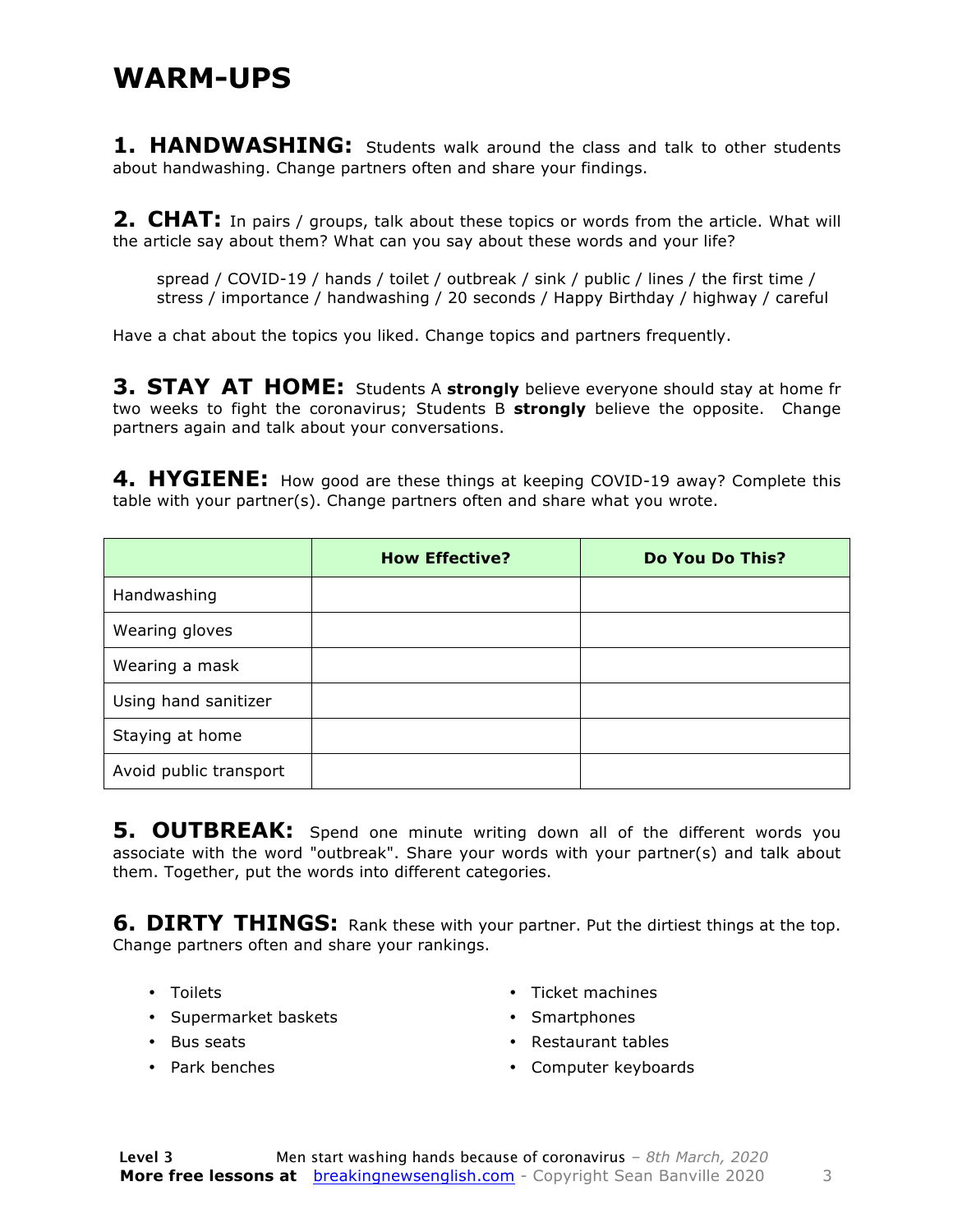### **VOCABULARY MATCHING**

#### **Paragraph 1**

| 1.  | spread      | a. | A toilet in a public building.                                                                                |  |  |  |  |  |
|-----|-------------|----|---------------------------------------------------------------------------------------------------------------|--|--|--|--|--|
| 2.  | recent      | b. | An investigation of the opinions<br>or<br>experience of a group of people, based on a<br>series of questions. |  |  |  |  |  |
| 3.  | survey      | c. | The place where you wash your hands or<br>wash the dishes (it usually has hot-water<br>and cold-water taps).  |  |  |  |  |  |
| 4.  | outbreak    | d. | The action of moving across a larger and<br>larger area.                                                      |  |  |  |  |  |
| 5.  | sink        | е. | Of or about all people.                                                                                       |  |  |  |  |  |
| 6.  | public      | f. | Belonging to a time in the past that is close<br>to the present.                                              |  |  |  |  |  |
| 7.  | restroom    | g. | The sudden start of something unwelcome,<br>such as war, disease, etc.                                        |  |  |  |  |  |
|     | Paragraph 2 |    |                                                                                                               |  |  |  |  |  |
|     |             |    |                                                                                                               |  |  |  |  |  |
| 8.  | stressed    | h. | The people in power.                                                                                          |  |  |  |  |  |
| 9.  | regular     | i. | Not less than.                                                                                                |  |  |  |  |  |
| 10. | throughout  | j. | A big road, especially one that joins major<br>towns or cities.                                               |  |  |  |  |  |
| 11. | authorities | k. | Done or happening often.                                                                                      |  |  |  |  |  |
| 12. | at least    | Ι. | Became fully aware of.                                                                                        |  |  |  |  |  |
| 13. | realised    | m. | From the beginning to the end of an event<br>or period of time.                                               |  |  |  |  |  |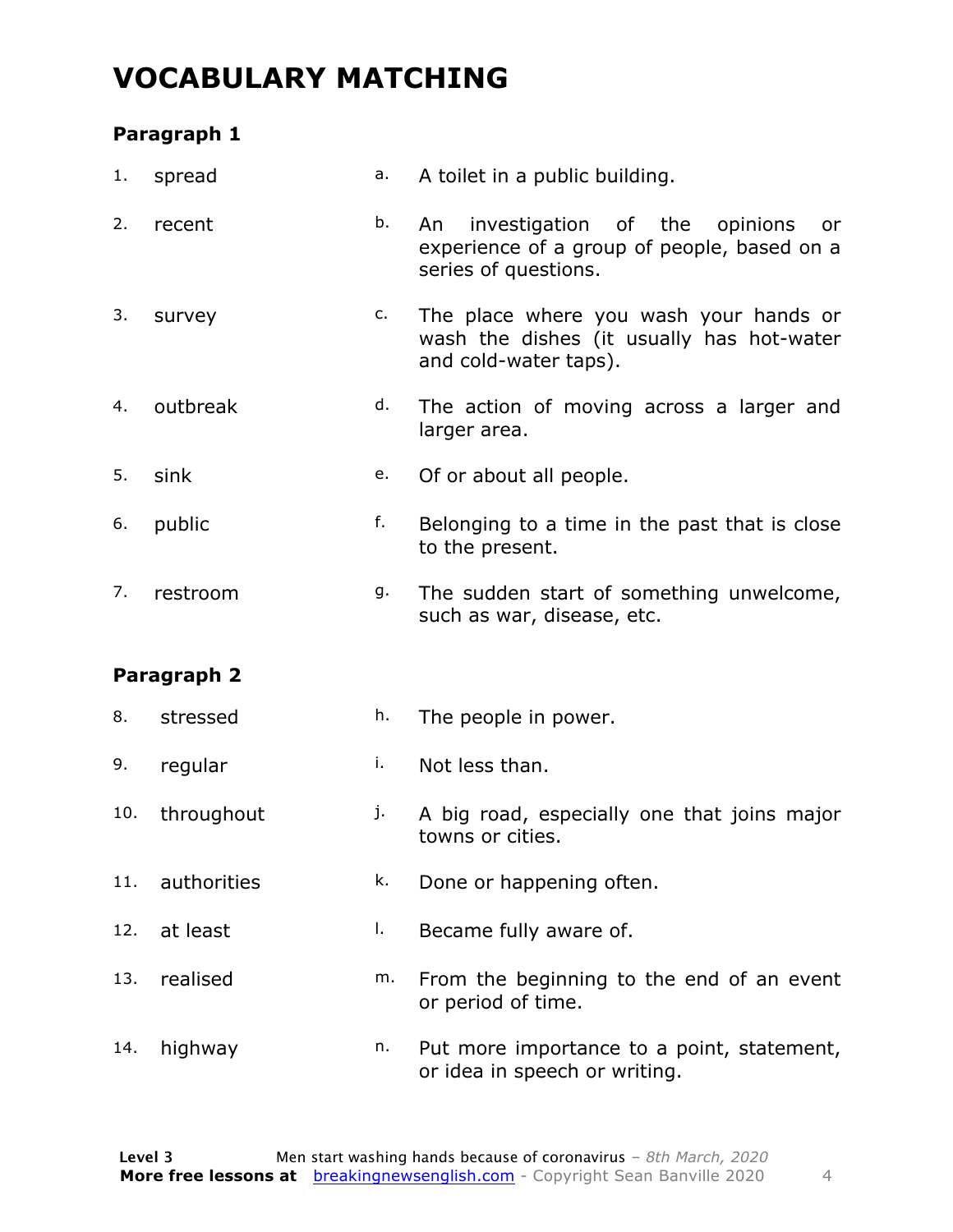### **BEFORE READING / LISTENING**

From https://breakingnewsenglish.com/2003/200308-handwashing.html

#### **1. TRUE / FALSE:** Read the headline. Guess if a-h below are true (T) or false (F).

- a. A survey found that 2,000 men didn't wash their hands in public toilets. **T / F**
- b. More men have been washing their hands since the virus outbreak. **T / F**
- c. Twitter users said it used to be unusual to see men at sinks in toilets. **T / F**
- d. A writer said he now sees lines at men's restrooms. **T / F**
- e. The article said all governments said handwashing was important. **T / F**
- f. UK health authorities told people to wash their hands 20 times a day. **T / F**
- g. A radio station host said he always washed his hands on highways. **T / F**
- h. A radio show caller was surprised to see men at eight public toilet sinks. **T / F**

#### **2. SYNONYM MATCH:** (The words in **bold** are from the news article.)

- **1. spread**
- **2. often**
- **3. toilet**
- **4. unusual**
- **5. lines**
- **6. stressed**
- **7. regular**
- **8. realised**
- **9. highway**
- **10. spending**
- a. understood
- b. growth
- c. using
- d. highlighted
- e. frequently
- f. road
- g. bathroom
- h. queues
- i. normal
- j. strange

#### **3. PHRASE MATCH:** (Sometimes more than one choice is possible.)

- 1. men wash
- 2. since the
- 3. it was unusual to see a man
- 4. washing their hands
- 5. there are lines in
- 6. stressed the importance of regular
- 7. the best way to stop the spread
- 8. wash their hands for at
- 9. There were eight
- 10. men were spending
- a. handwashing
- b. in public toilets
- c. a long time
- d. their hands more often
- e. of the coronavirus
- f. using the sinks
- g. sinks
- h. men's restrooms
- i. least 20 seconds
- j. outbreak of COVID-19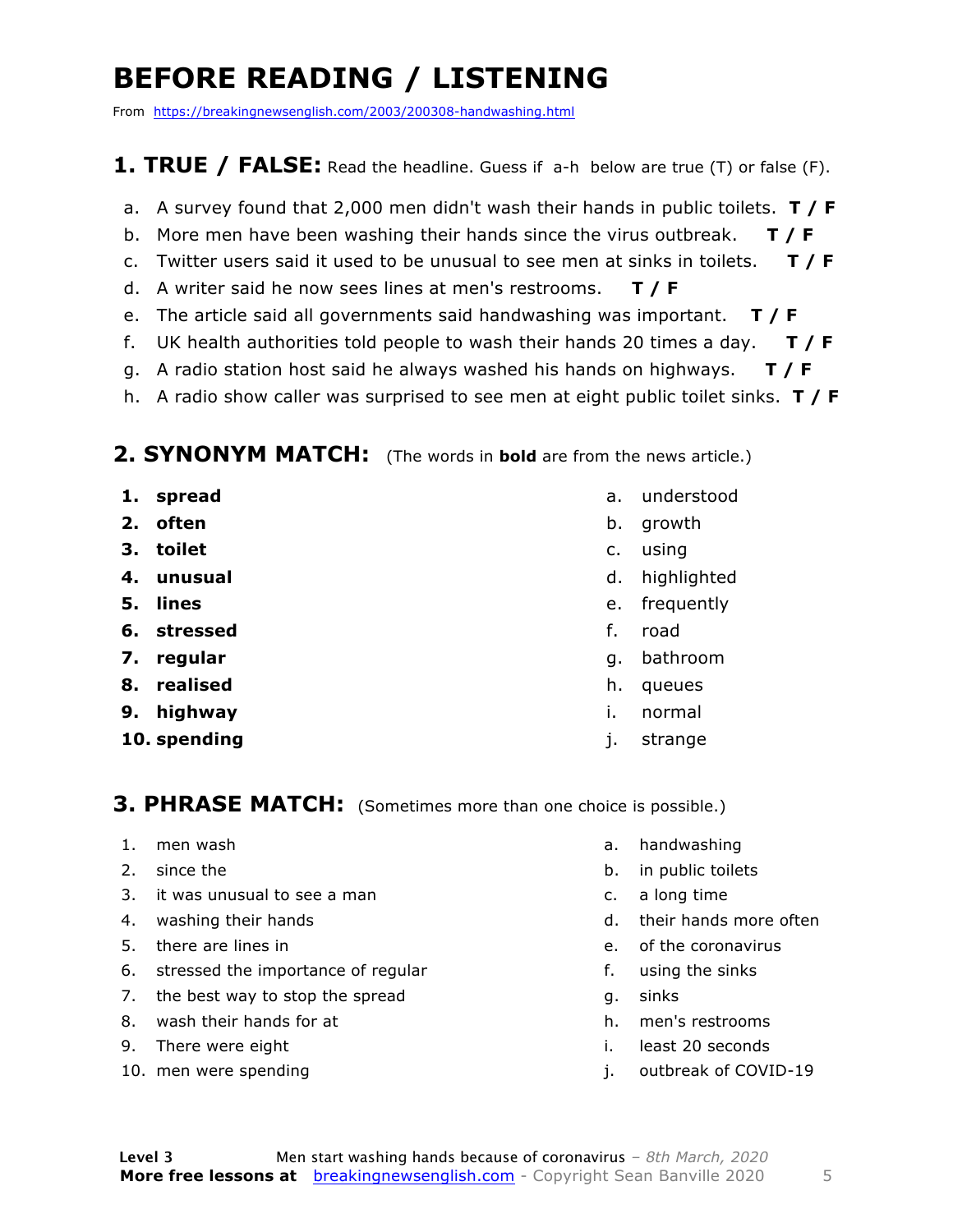### **GAP FILL**

From https://breakingnewsenglish.com/2003/200308-handwashing.html

The  $(1)$  of the COVID-19 coronavirus has made more men wash their hands more often,  $(2)$  \_\_\_\_\_\_\_\_\_\_\_\_\_ after going to the toilet. A recent  $(3)$  \_\_\_\_\_\_\_\_\_\_\_\_\_\_ of 2,000 men in the UK found that 32 per cent of them did not wash their hands after using the toilet. However, social (4) \_\_\_\_\_\_\_\_\_\_\_\_ reports that more men are washing their hands in public toilets since the outbreak of COVID-19. People on Twitter wrote that a month ago, it was (5) \_\_\_\_\_\_\_\_\_\_\_\_ to see a man using the sinks in a public toilet. Since the outbreak, more men have been washing their hands in (6) \_\_\_\_\_\_\_\_\_\_\_\_\_\_\_ toilets. Dan McCoy, a writer from New York, said: "For once, there are  $(7)$  \_\_\_\_\_\_\_\_\_\_\_\_\_ in men's restrooms as coronavirus makes men wash their hands for the first (8) \_\_\_\_\_\_\_\_\_\_\_\_\_\_\_\_." *public especially time media spread lines unusual survey*

Governments around the world have (9) The state of the importance of regular handwashing. This is not just after using the bathroom but also (10) \_\_\_\_\_\_\_\_\_\_\_\_ the day. Doctors say regular handwashing is the best  $(11)$  to stop the spread of the coronavirus. Health authorities in the UK and USA have told people to wash their hands for at (12) \_\_\_\_\_\_\_\_\_\_\_\_\_\_\_\_\_\_\_ 20 seconds each time - or the time it takes to sing "Happy Birthday" (13) \_\_\_\_\_\_\_\_\_\_\_\_. A caller into a UK radio station spoke about the first time he realised men were washing their hands. It was when he stopped at the toilets on a  $(14)$  \_\_\_\_\_\_\_\_\_\_\_\_\_\_. He said: "There were eight sinks and men were washing their hands in (15) \_\_\_\_\_\_\_\_\_\_\_\_ of them." He also said the men were spending a long (16) \_\_\_\_\_\_\_\_\_\_\_\_\_ carefully washing their hands. *way twice time stressed least all throughout highway*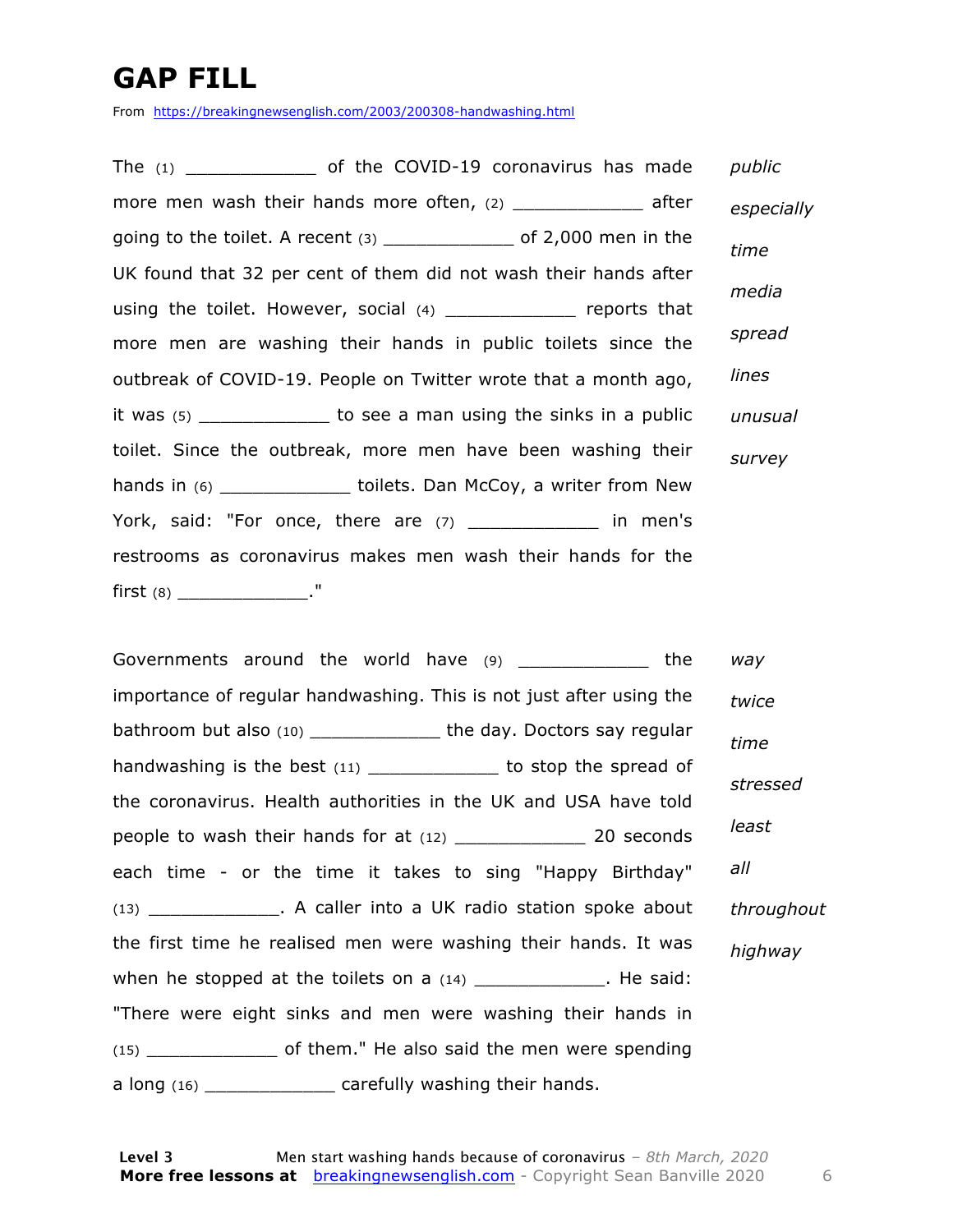#### **LISTENING – Guess the answers. Listen to check.**

From https://breakingnewsenglish.com/2003/200308-handwashing.html

| 1) The spread of the COVID-19 coronavirus has made more men wash their ________               |
|-----------------------------------------------------------------------------------------------|
| a. hands many often                                                                           |
| b. hands more oft in                                                                          |
| c. hands more often                                                                           |
| d. hands more oft on                                                                          |
| 2) 32 per cent of them did not wash their hands after                                         |
| a. using the toilet<br>b. use in the toilet                                                   |
| c. used in the toilet                                                                         |
| d. using that toilet                                                                          |
| 3) more men are washing their hands in public toilets _______                                 |
| a. since the out break                                                                        |
| b. since the out breaks                                                                       |
| c. since the outer break                                                                      |
| d. since the outbreak                                                                         |
| 4) Since the outbreak, more men have been washing their _______ toilets<br>a. hands on public |
| b. hands in public                                                                            |
| c. hands an public                                                                            |
| d. hand sin public                                                                            |
| 5) restrooms as coronavirus makes men wash their hands for ______                             |
| a. the first time                                                                             |
| b. the fast time                                                                              |
| c. the thirst time<br>d. the firstly time                                                     |
| 6) Governments around the world have stressed the importance ________                         |
| a. off regular handwashing                                                                    |
| b. of regularly handwashing                                                                   |
| c. of regular handwashing                                                                     |
| d. of regulars handwashing                                                                    |
| 7) This is not just after using the bathroom but also ______                                  |
| a. through out the day                                                                        |
| b. through outer the day<br>c. through outs the day                                           |
| d. throughout the day                                                                         |
| 8) Doctors say regular handwashing is the best way to stop the ______ coronavirus             |
| a. speared of the                                                                             |
| b. spreads of the                                                                             |
| c. spread of the                                                                              |
| d. sped of the                                                                                |
| 9) There were eight sinks and men were washing their hands _______ them<br>a. in all of       |
| b. in wall of                                                                                 |
| c. in mall of                                                                                 |
| d. inner all of                                                                               |
| 10) He also said the men were spending a long time carefully _______                          |
| a. wash in their hands                                                                        |
| b. washing their hands<br>c. washing them hands                                               |
|                                                                                               |

d. washing the hands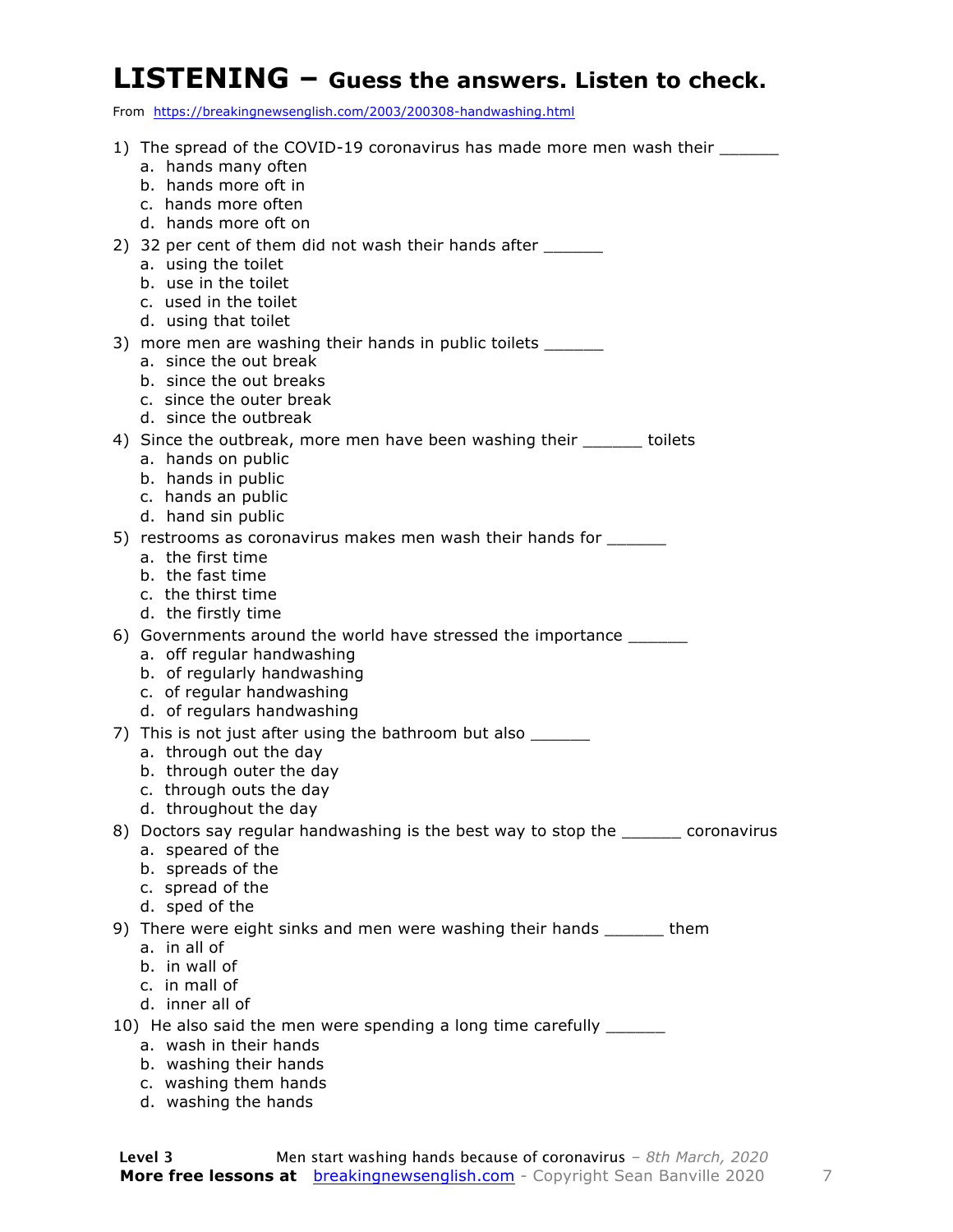#### **LISTENING – Listen and fill in the gaps**

From https://breakingnewsenglish.com/2003/200308-handwashing.html

The spread of the COVID-19 coronavirus has  $(1)$ wash their hands more often, especially after going to the toilet. A (2) \_\_\_\_\_\_\_\_\_\_\_\_\_\_\_\_\_\_\_ 2,000 men in the UK found that 32 per cent of them did not wash their (3) \_\_\_\_\_\_\_\_\_\_\_\_\_\_\_\_\_\_\_\_\_\_\_\_ the toilet. However, social media reports that more men are washing their hands in public toilets (4) **contract of COVID-19. People on Twitter wrote that a** month ago, it was unusual to see a man  $(5)$  \_\_\_\_\_\_\_\_\_\_\_\_\_\_\_\_\_\_\_\_\_\_\_\_\_\_\_ in a public toilet. Since the outbreak, more men have been washing their hands in public toilets. Dan McCoy, a writer from New York, said: "For once, there are lines in men's restrooms as coronavirus makes men wash their hands (6) \_\_\_\_\_\_\_\_\_\_\_\_\_\_\_\_\_\_\_ time."

Governments around the world (7) \_\_\_\_\_\_\_\_\_\_\_\_\_\_\_\_\_\_\_\_\_\_ importance of regular handwashing. This is not just after using the bathroom but also (8) \_\_\_\_\_\_\_\_\_\_\_\_\_\_\_\_\_\_\_. Doctors say regular handwashing is the best way to stop the spread of the coronavirus. Health authorities in the UK and USA have told people to wash their hands (9) \_\_\_\_\_\_\_\_\_\_\_\_\_\_\_\_\_\_\_ 20 seconds each time - or the time it takes to sing "Happy Birthday" twice. A caller into a UK radio (10) \_\_\_\_\_\_\_\_\_\_\_\_\_\_\_\_\_\_\_\_\_\_\_\_\_\_\_the first time he realised men were washing their hands. It was when he stopped at the toilets (11) \_\_\_\_\_\_\_\_\_\_\_\_\_\_\_\_\_\_\_. He said: "There were eight sinks and men were washing their hands in all of them." He also said the men (12) \_\_\_\_\_\_\_\_\_\_\_\_\_\_\_\_\_\_\_ long time carefully washing their hands.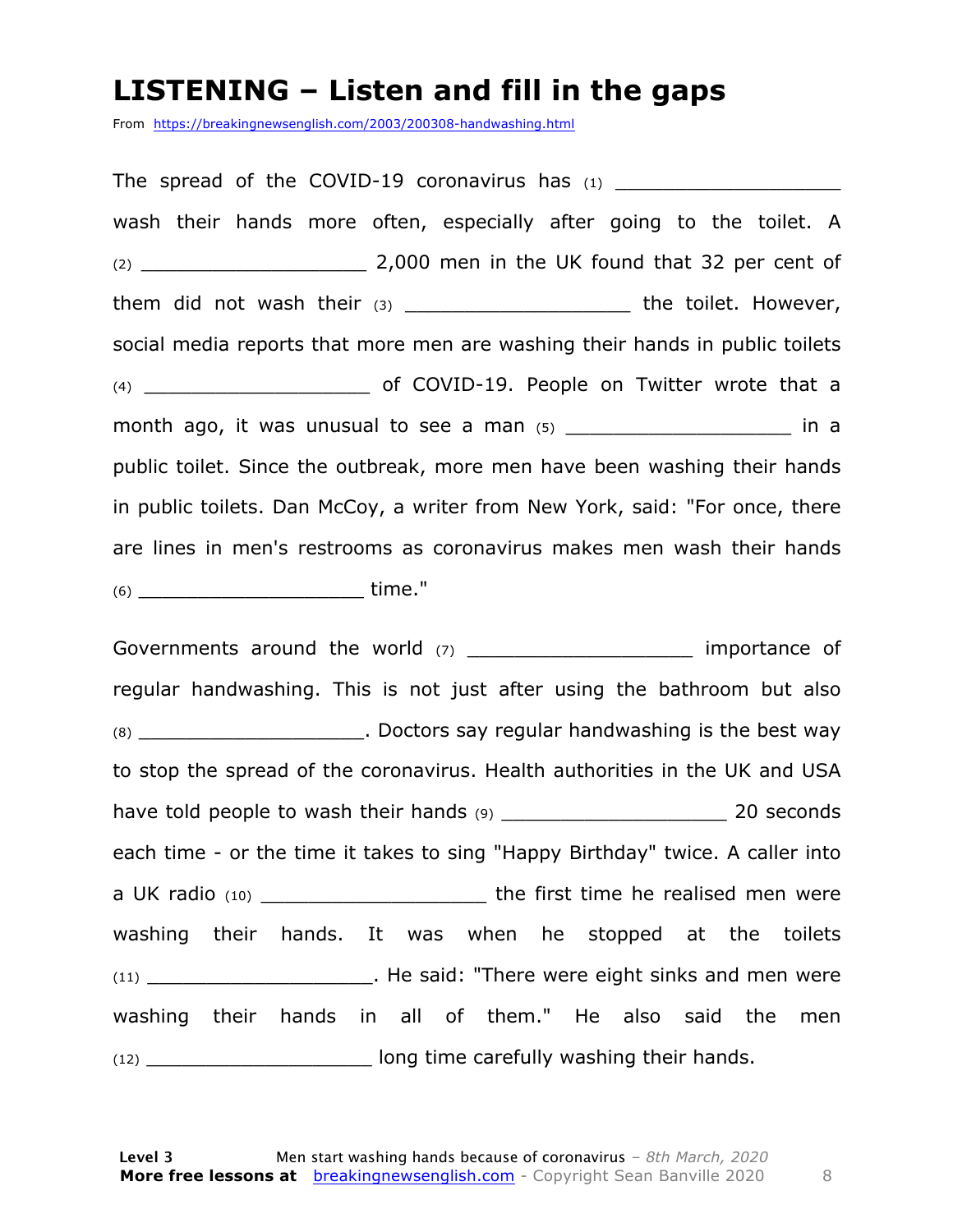### **COMPREHENSION QUESTIONS**

From https://breakingnewsenglish.com/2003/200308-handwashing.html

- 1. How many men were there in a recent survey?
- 2. What percentage of men in the survey did not wash their hands?
- 3. Where were the reports on men now washing their hands more often?
- 4. Who is Dan McCoy?
- 5. What did Dan McCoy say he saw in men's restrooms?
- 6. Who did the article say stressed the importance of handwashing?
- 7. Who said handwashing was the best way to stop the spread of the virus?
- 8. How long did UK health authorities tell people to wash their hands for?
- 9. Where did a radio caller stop to go to the toilet?
- 10. How many sinks were in use in a pubic toilet a man went into?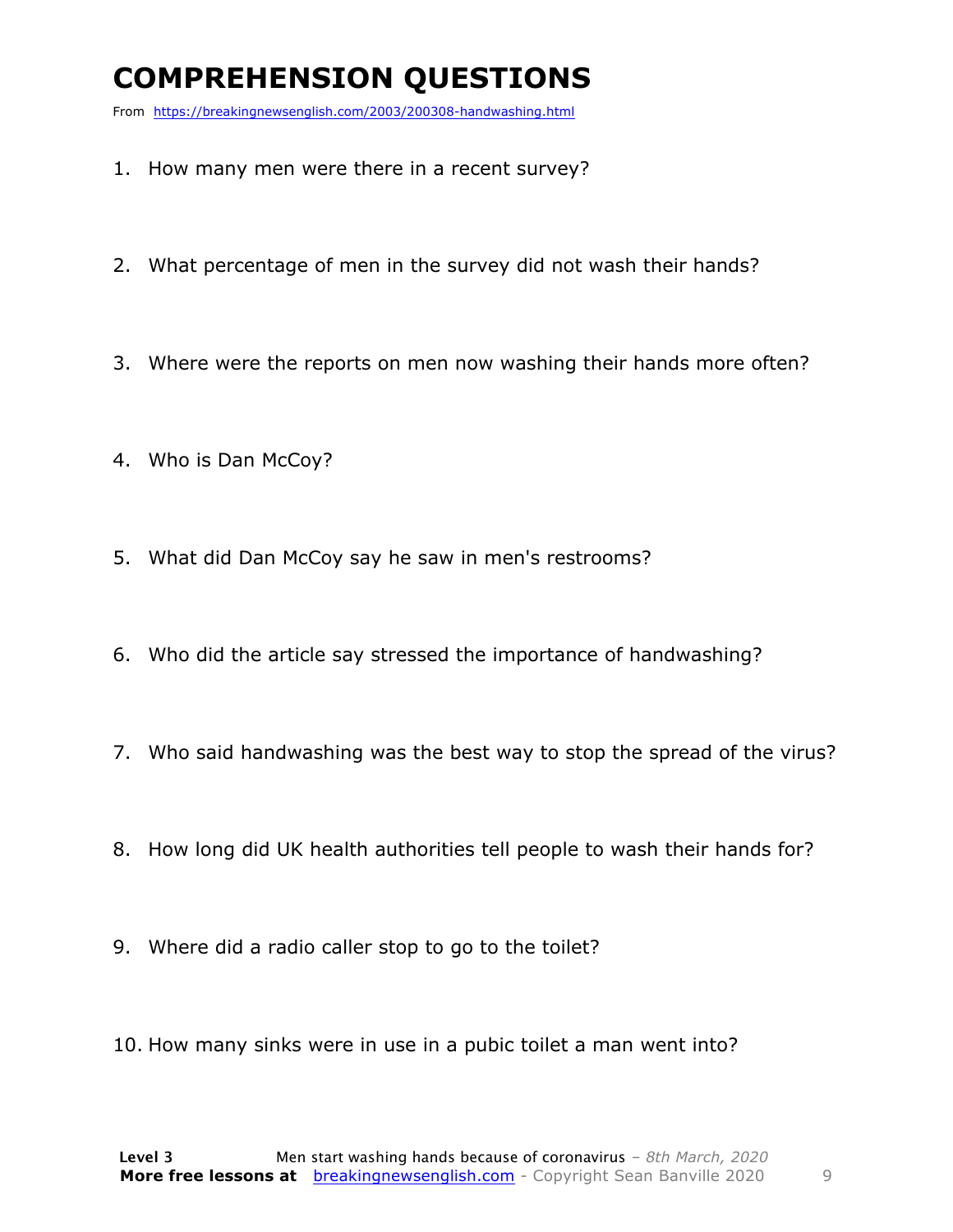## **MULTIPLE CHOICE - QUIZ**

From https://breakingnewsenglish.com/2003/200308-handwashing.html

- 1) How many men were there in a recent survey?
- a) 3,000
- b) 2,500
- c) 2,000
- d) 4,000

2) What percentage of men in the survey did not wash their hands?

- a) 32%
- b) 18%
- c) 57%
- d) 86%

3) Where were the reports on men now washing their hands more often?

- a) social media
- b) a medical journal
- c) the TV
- d) newspapers
- 4) Who is Dan McCoy?
- a) a mask maker
- b) a writer
- c) a doctor
- d) a hospital patient
- 5) What did Dan McCoy say he saw
- in men's restrooms?
- a) soap
- b) you don't want to know
- c) the virus
- d) lines

6) Who did the article say stressed the importance of handwashing?

- a) old people
- b) world governments
- c) pharmacists
- d) Dan McCoy

7) Who said handwashing was the best way to stop the spread of the virus?

- a) doctors
- b) Dan McCoy
- c) the IMF
- d) pharmacists
- 8) How long did UK health authorities
- tell people to wash their hands for?
- a) 10 seconds
- b) 30 seconds
- c) 20 seconds
- d) a minute
- 9) Where did a radio caller stop to go
- to the toilet?
- a) a hospital
- b) a shopping mall
- c) McDonald's
- d) a highway

10) How many sinks were in use in a pubic toilet a man went into?

- a) 8
- b) 7
- c) 6
- d) 5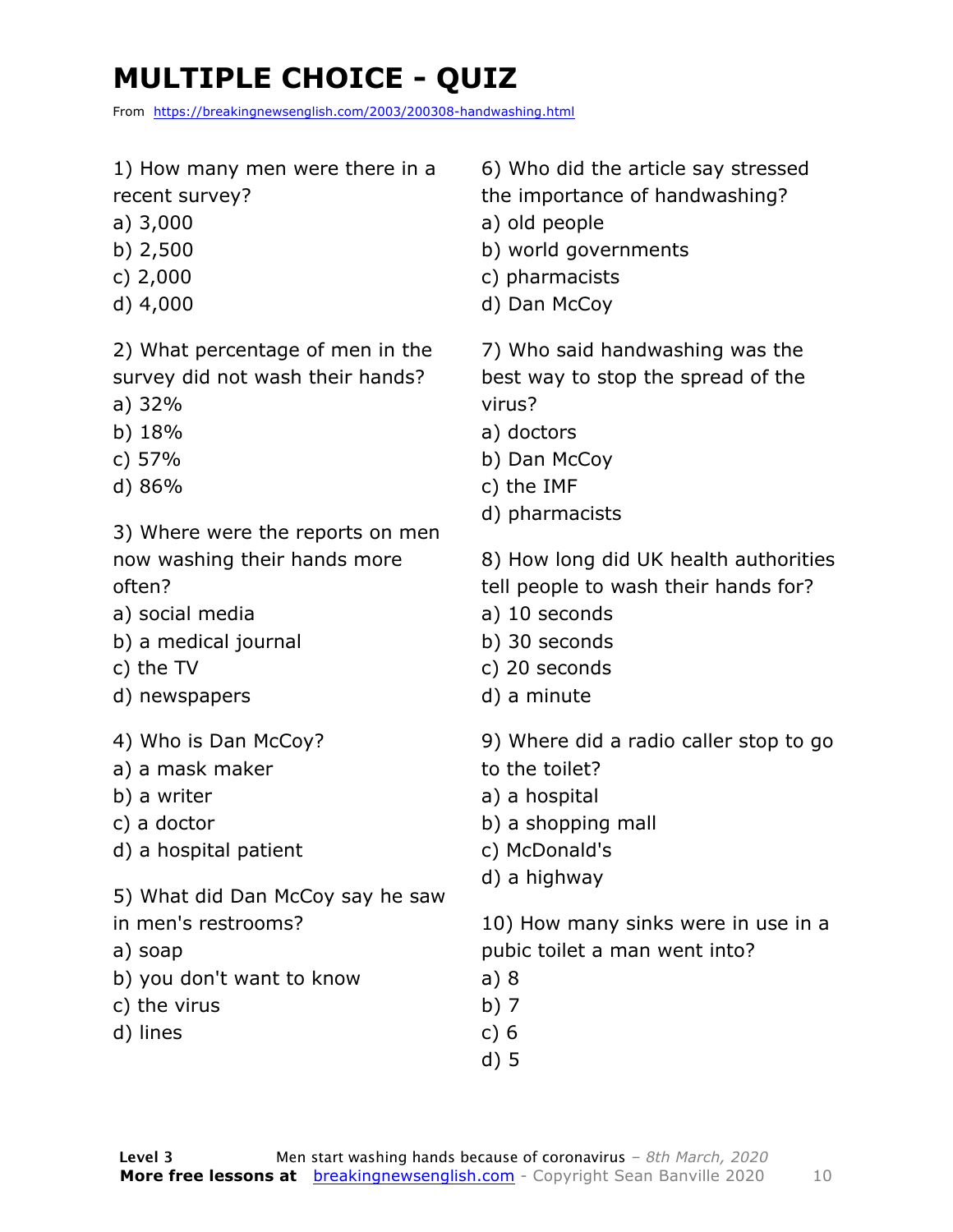### **ROLE PLAY**

From https://breakingnewsenglish.com/2003/200308-handwashing.html

#### **Role A – Toilets**

You think toilets are the dirtiest things. Tell the others three reasons why. Tell them why their things aren't so dirty. Also, tell the others which is the cleanest of these (and why): bus seats, ticket machines or computer keyboards.

#### **Role B – Bus Seats**

You think bus seats are the dirtiest things. Tell the others three reasons why. Tell them why their things aren't so dirty. Also, tell the others which is the cleanest of these (and why): toilets, ticket machines or computer keyboards.

#### **Role C – Ticket Machines**

You think ticket machines are the dirtiest things. Tell the others three reasons why. Tell them why their things aren't so dirty. Also, tell the others which is the cleanest of these (and why): bus seats, toilets or computer keyboards.

#### **Role D – Computer Keyboards**

You think computer keyboards are the dirtiest things. Tell the others three reasons why. Tell them why their things aren't so dirty. Also, tell the others which is the cleanest of these (and why): bus seats, ticket machines or toilets.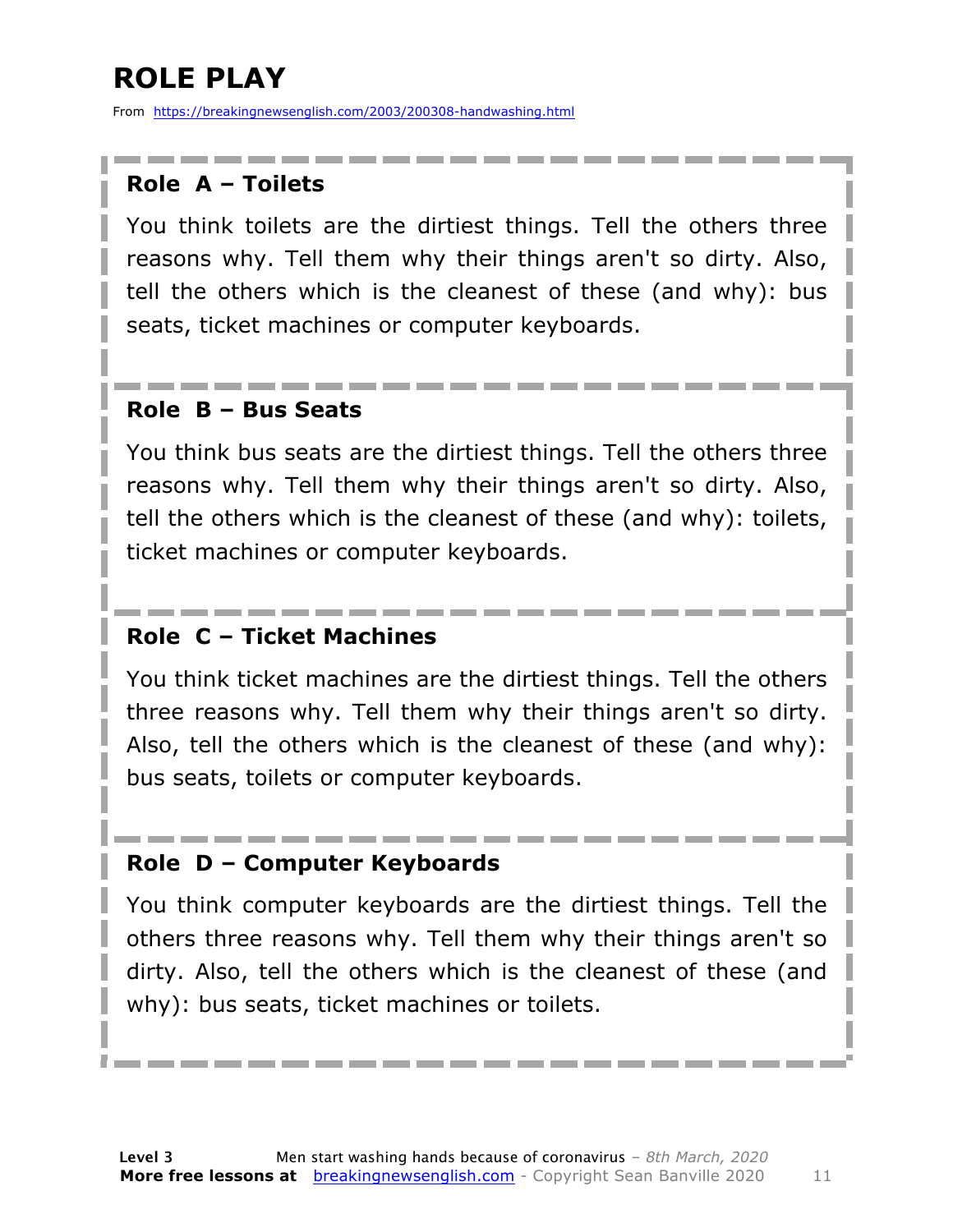## **AFTER READING / LISTENING**

From https://breakingnewsenglish.com/2003/200308-handwashing.html

**1. WORD SEARCH:** Look in your dictionary / computer to find collocates, other meanings, information, synonyms … for the words 'hands' and 'virus'.

| hands | virus |
|-------|-------|
|       |       |
|       |       |
|       |       |

- Share your findings with your partners.
- Make questions using the words you found.
- Ask your partner / group your questions.

2. **ARTICLE OUESTIONS:** Look back at the article and write down some questions you would like to ask the class about the text.

- Share your questions with other classmates / groups.
- Ask your partner / group your questions.

**3. GAP FILL:** In pairs / groups, compare your answers to this exercise. Check your answers. Talk about the words from the activity. Were they new, interesting, worth learning…?

**4. VOCABULARY:** Circle any words you do not understand. In groups, pool unknown words and use dictionaries to find their meanings.

**5. TEST EACH OTHER:** Look at the words below. With your partner, try to recall how they were used in the text:

| • spread | • stressed     |
|----------|----------------|
| • recent | $\bullet$ just |
|          |                |
| • social | • best         |
| • month  | $\cdot$ 20     |
| • writer | • highway      |
|          |                |
| • lines  | • time         |
|          |                |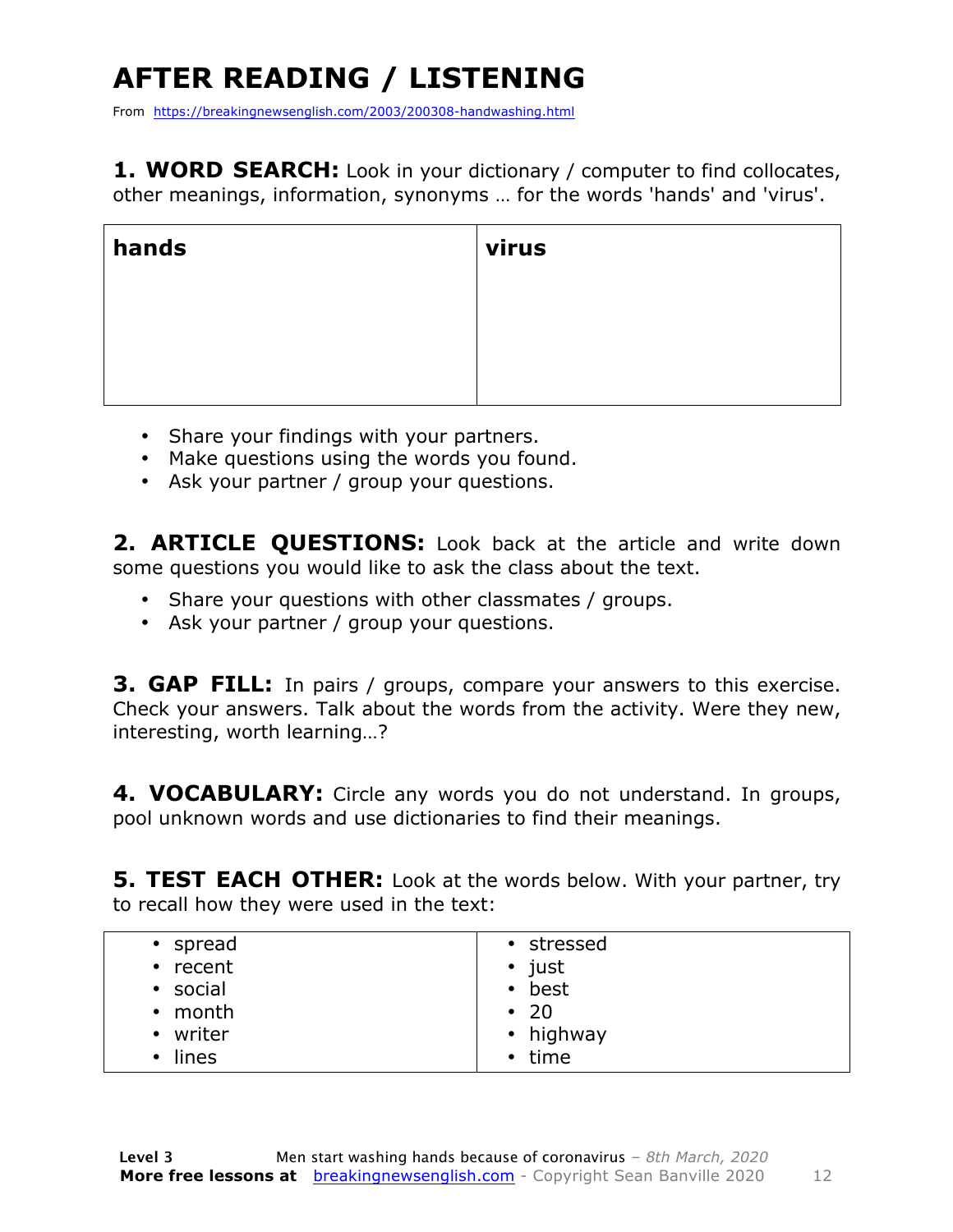### **HANDWASHING SURVEY**

From https://breakingnewsenglish.com/2003/200308-handwashing.html

Write five GOOD questions about handwashing in the table. Do this in pairs. Each student must write the questions on his / her own paper.

When you have finished, interview other students. Write down their answers.

|      | STUDENT 1 | STUDENT 2 | STUDENT 3 |
|------|-----------|-----------|-----------|
| Q.1. |           |           |           |
| Q.2. |           |           |           |
| Q.3. |           |           |           |
| Q.4. |           |           |           |
| Q.5. |           |           |           |

- Now return to your original partner and share and talk about what you found out. Change partners often.
- Make mini-presentations to other groups on your findings.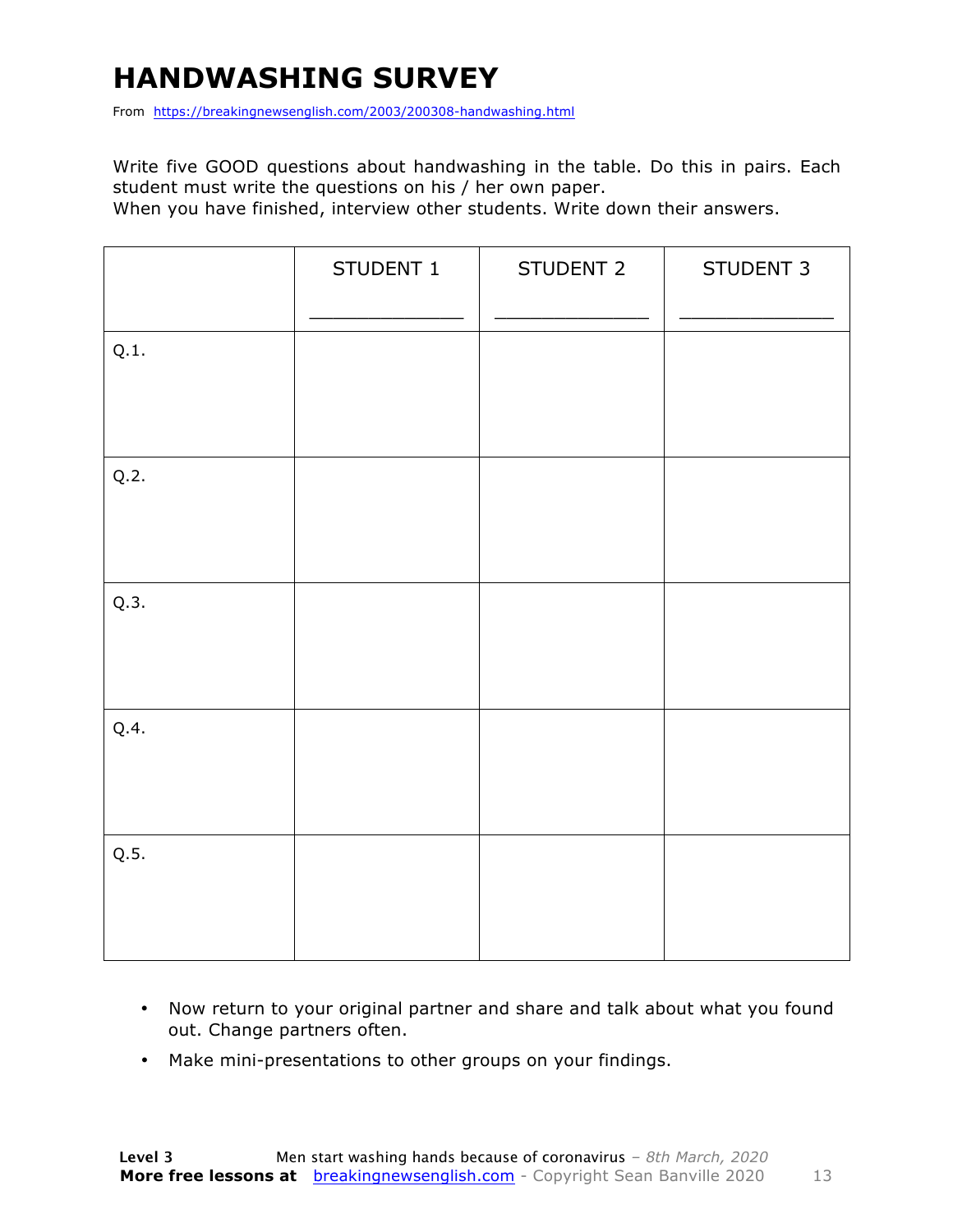### **HANDWASHING DISCUSSION**

STUDENT A's QUESTIONS (Do not show these to student B)

- 1. What did you think when you read the headline?
- 2. What images are in your mind when you hear the word 'virus'?
- 3. How important is it to wash our hands?
- 4. How often do you wash your hands?
- 5. Do you now worry about what you touch?
- 6. How worried are you about COVID-19?
- 7. Have your handwashing habits changed since the coronavirus outbreak?
- 8. How often should we wash our hands?
- 9. Why don't men wash their hands so often?
- 10. What are you doing to avoid the coronavirus?

*Men start washing hands because of coronavirus – 8th March, 2020* Thousands more free lessons at breakingnewsenglish.com

-----------------------------------------------------------------------------

#### **HANDWASHING DISCUSSION**

STUDENT B's QUESTIONS (Do not show these to student A)

- 11. Did you like reading this article? Why/not?
- 12. What do you think of when you hear the word 'handwashing'?
- 13. What do you think about what you read?
- 14. What has your government told you about handwashing?
- 15. Do you think people are worrying too much about the coronavirus?
- 16. What do you think of the 20-second rule?
- 17. Do you now avoid touching things when you go out?
- 18. What do you think of the news coverage of COVID-19?
- 19. What do you think the COVID-19 situation will be like in six months?
- 20. What questions would you like to ask experts on the coronavirus?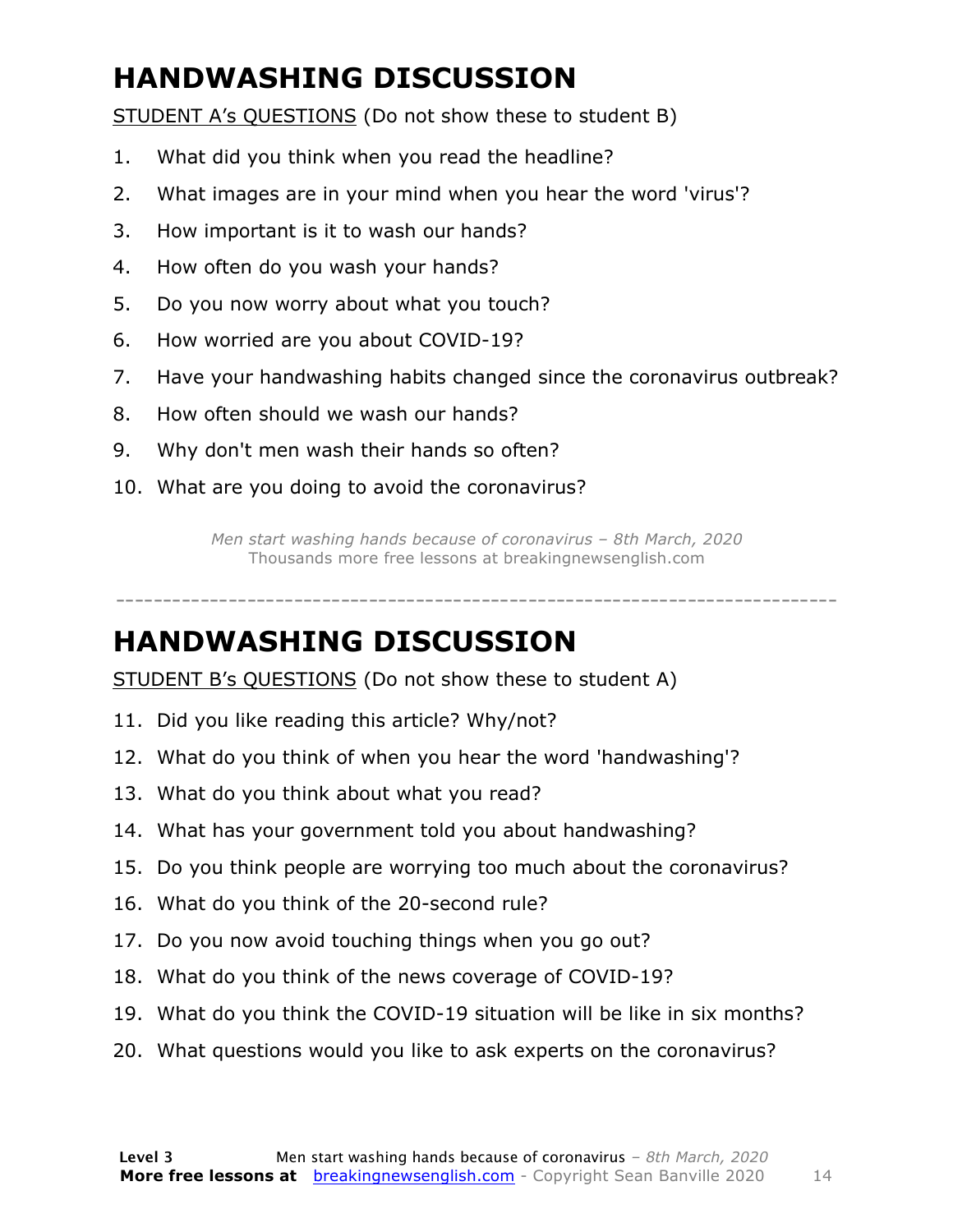### **DISCUSSION (Write your own questions)**

STUDENT A's QUESTIONS (Do not show these to student B)

| 1. |                                          |
|----|------------------------------------------|
|    |                                          |
| 2. |                                          |
|    |                                          |
| 3. |                                          |
|    |                                          |
| 4. |                                          |
|    |                                          |
| 5. |                                          |
|    |                                          |
| 6. | <u> 1990 - Johann Barbara, martin d</u>  |
|    | Convright © breakingnewsenglish com 2020 |

Copyright © breakingnewsenglish.com 2020

### **DISCUSSION (Write your own questions)**

STUDENT B's QUESTIONS (Do not show these to student A)

| 1. |                                                                                                                         |  |  |
|----|-------------------------------------------------------------------------------------------------------------------------|--|--|
|    |                                                                                                                         |  |  |
| 2. | <u> 1980 - Andrea Stationer, fransk politiker (d. 1980)</u>                                                             |  |  |
| 3. |                                                                                                                         |  |  |
|    |                                                                                                                         |  |  |
| 4. | <u> 1980 - Jan Samuel Barbara, margaret eta idazlea (h. 1980).</u>                                                      |  |  |
| 5. | <u> 1986 - Johann Stoff, deutscher Stoffen und der Stoffen und der Stoffen und der Stoffen und der Stoffen und der </u> |  |  |
|    |                                                                                                                         |  |  |
| 6. | <u> 1989 - Johann John Stone, market fan it ferskearre fan it ferskearre fan it ferskearre fan it ferskearre fan i</u>  |  |  |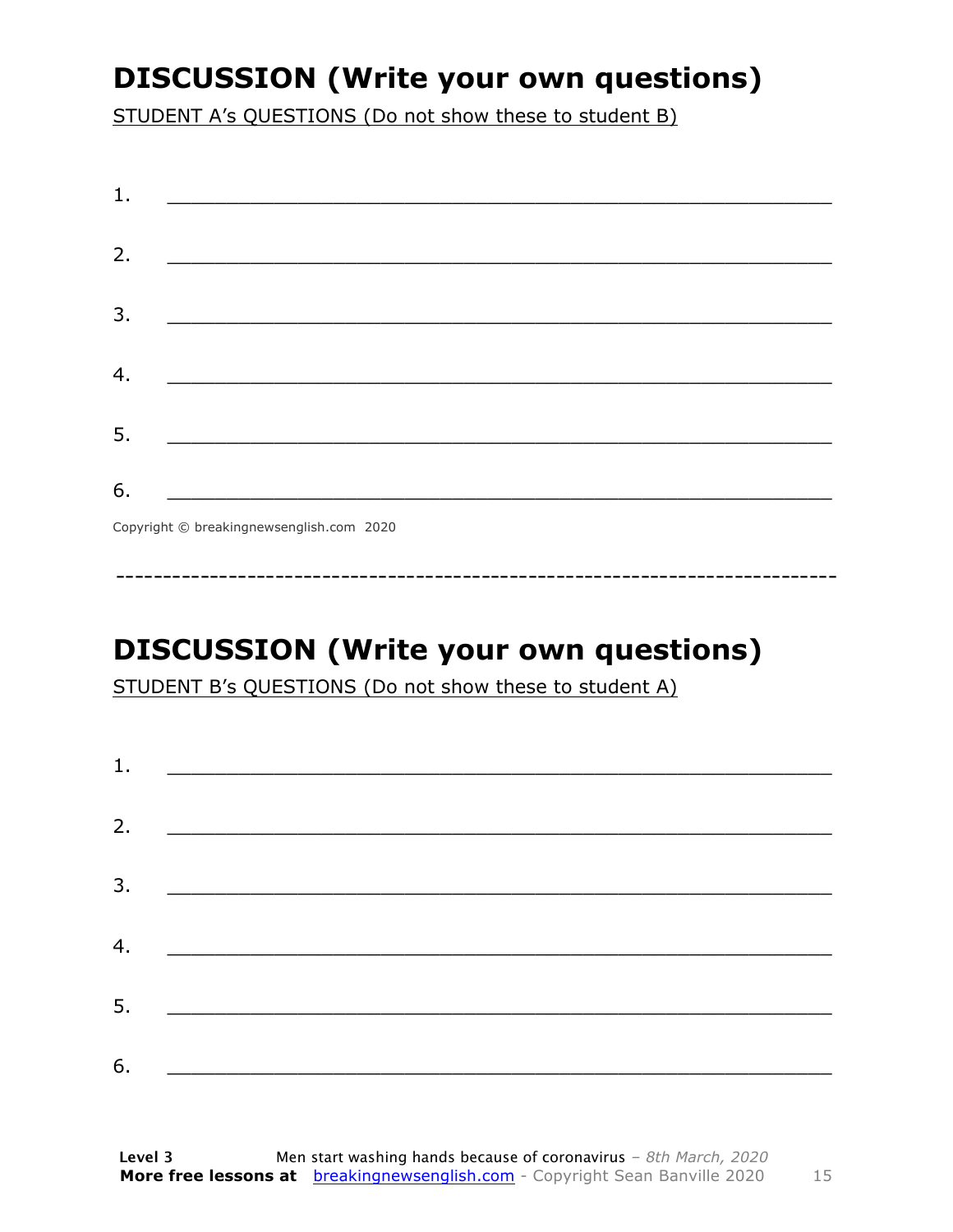### **LANGUAGE - CLOZE**

From https://breakingnewsenglish.com/2003/200308-handwashing.html

The spread of the COVID-19 coronavirus has  $(1)$  more men wash their hands more often, especially after going to the toilet. A  $(2)$  \_\_\_\_\_ survey of 2,000 men in the UK found that 32 per cent of them did not wash their hands after  $(3)$  the toilet. However, social media reports that more men are washing their hands in public toilets (4) \_\_\_\_ the outbreak of COVID-19. People on Twitter wrote that a month ago, it was unusual to see a man using the  $(5)$  in a public toilet. Since the outbreak, more men have been washing their hands in public toilets. Dan McCoy, a writer from New York, said: "For (6) \_\_\_\_, there are lines in men's restrooms as coronavirus makes men wash their hands for the first time."

Governments around the world have  $(7)$  \_\_\_\_ the importance of regular handwashing. This is not just after using the bathroom but also  $(8)$  the day. Doctors say regular handwashing is the best way to stop the spread of the coronavirus. (9) \_\_\_\_ authorities in the UK and USA have told people to wash their hands for at  $(10)$  20 seconds each time - or the time it takes to sing "Happy" Birthday" twice. A caller into a UK radio station spoke about the first time he realised men were washing their hands. It was when he (11) \_\_\_\_ at the toilets on a highway. He said: "There were eight sinks and men were washing their hands in all of them." He also said the men were spending a long time  $(12)$  washing their hands.

#### **Put the correct words from the table below in the above article.**

| 1.  | (a) | taken      | (b) | had        | (c) | done      | (d) | made        |
|-----|-----|------------|-----|------------|-----|-----------|-----|-------------|
| 2.  | (a) | resent     | (b) | recently   | (c) | relent    | (d) | recent      |
| 3.  | (a) | used       | (b) | using      | (c) | uses      | (d) | usage       |
| 4.  | (a) | for        | (b) | by         | (c) | since     | (d) | as          |
| 5.  | (a) | stinks     | (b) | sins       | (c) | sinks     | (d) | slinks      |
| 6.  | (a) | once       | (b) | only       | (c) | one       | (d) | ones        |
| 7.  | (a) | pressed    | (b) | stressed   | (c) | pressured | (d) | anxious     |
| 8.  | (a) | throughout | (b) | thoroughly | (c) | thought   | (d) | thorough    |
| 9.  | (a) | Healthy    | (b) | Health     | (c) | Healthful | (d) | Healthfully |
| 10. | (a) | last       | (b) | lest       | (c) | least     | (d) | lost        |
| 11. | (a) | stooped    | (b) | stepped    | (c) | stopped   | (d) | strapped    |
| 12. | (a) | caring     | (b) | careful    | (c) | cared     | (d) | carefully   |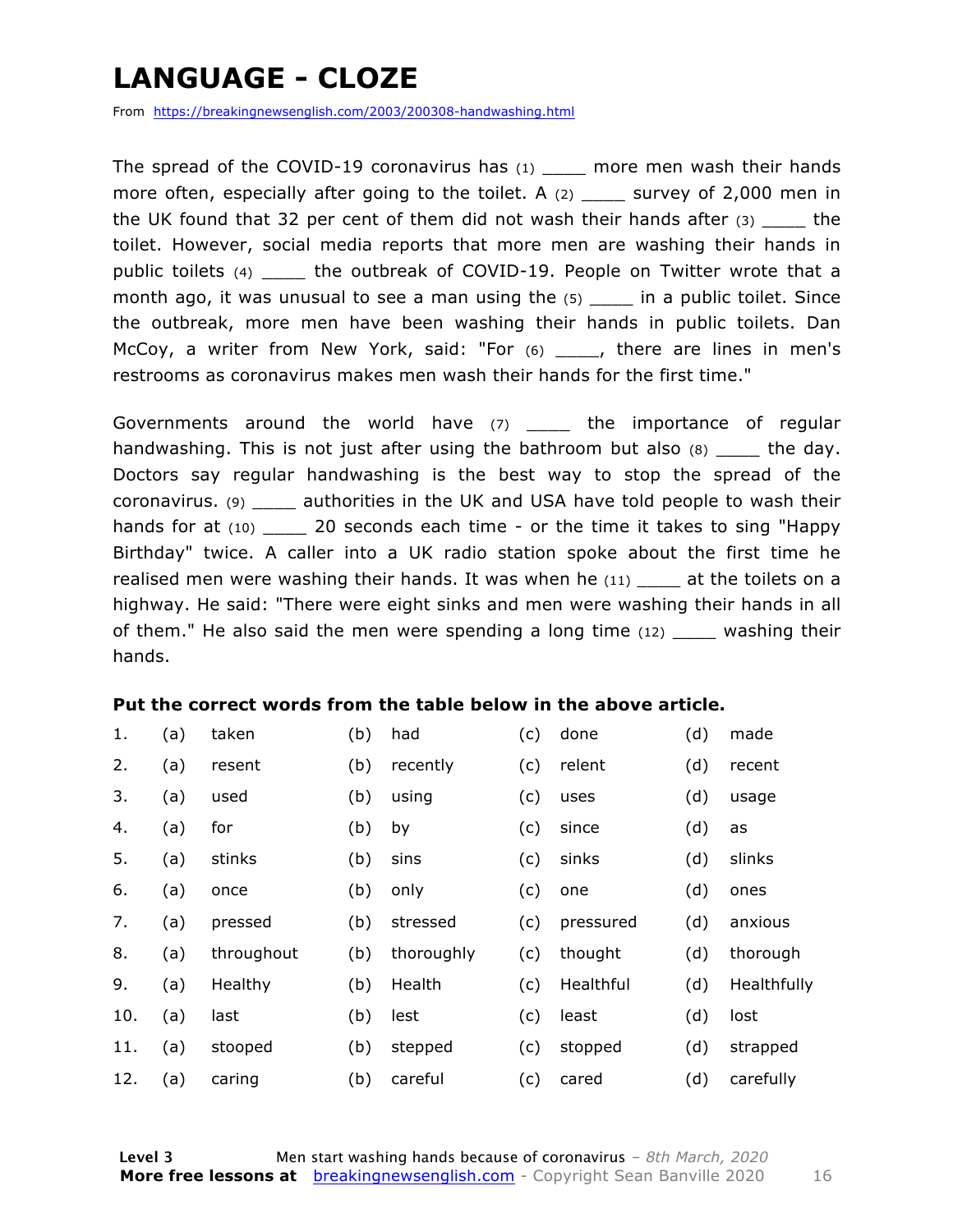### **SPELLING**

From https://breakingnewsenglish.com/2003/200308-handwashing.html

#### **Paragraph 1**

- 1. piecsalely after going to the toilet
- 2. A recent urvsey of 2,000 men
- 3. ocsail media
- 4. Since the urbteoak
- 5. washing their hands in bpiulc toilets
- 6. lines in men's srortoems

#### **Paragraph 2**

- 7. the potriamcne of regular handwashing
- 8. roguthhuot the day
- 9. stop the persad of the coronavirus
- 10. Health histuerioat
- 11. the first time he lsdraiee
- 12. eyllcuarf washing their hands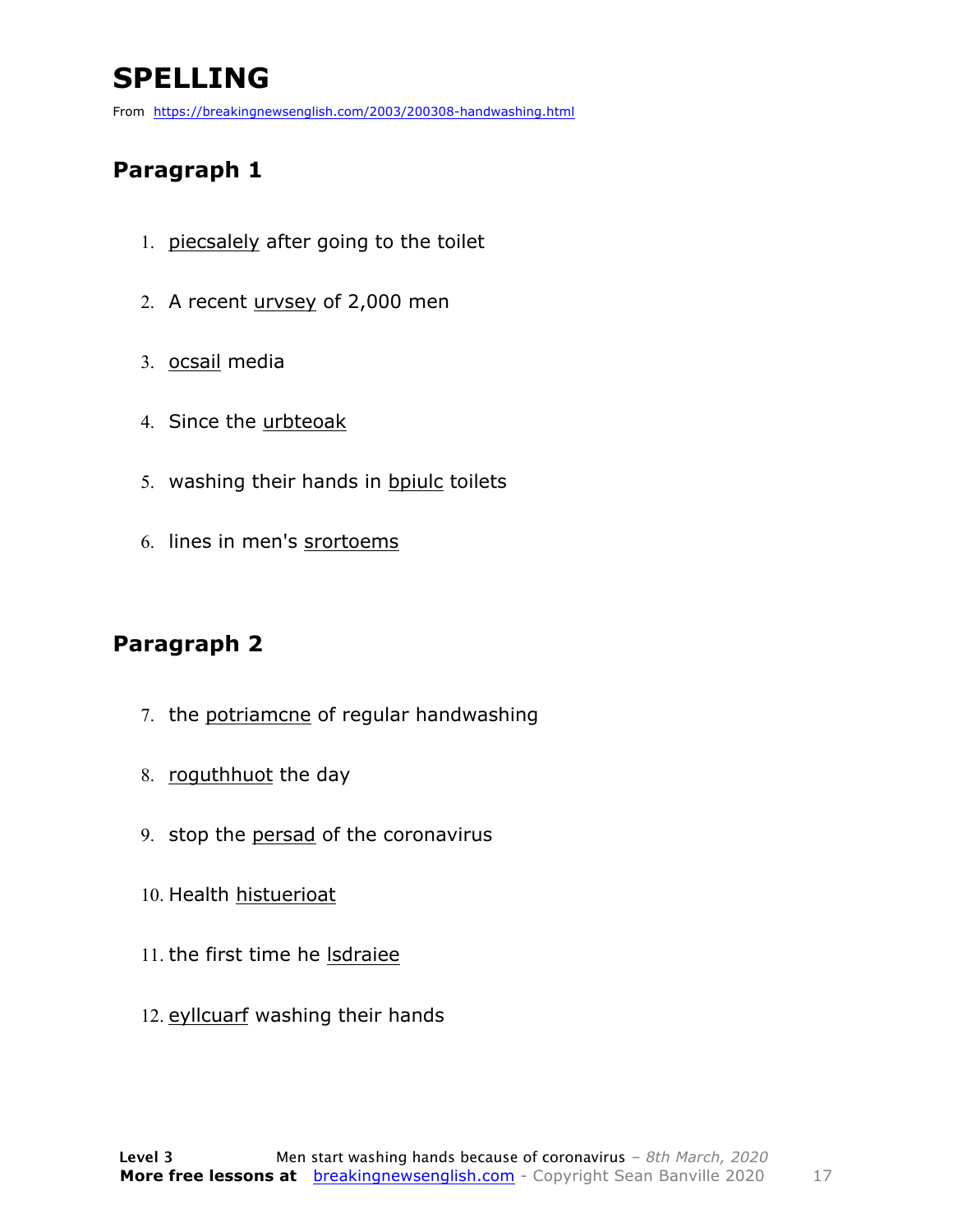### **PUT THE TEXT BACK TOGETHER**

From https://breakingnewsenglish.com/2003/200308-handwashing.html

#### **Number these lines in the correct order.**

- ( ) least 20 seconds each time or the time it takes to sing "Happy Birthday" twice. A caller into a UK radio station spoke
- ( ) Governments around the world have stressed the importance of regular handwashing. This is not just after
- $($ ) to see a man using the sinks in a public toilet. Since the outbreak, more men have been washing
- ( ) about the first time he realised men were washing their hands. It was when he stopped
- ( ) often, especially after going to the toilet. A recent survey of 2,000 men in the UK found that 32 per cent of them did
- ( ) their hands in public toilets. Dan McCoy, a writer from New York, said: "For once, there are lines in men's
- ( ) using the bathroom but also throughout the day. Doctors say regular handwashing is the best way to stop the
- ( *1* ) The spread of the COVID-19 coronavirus has made more men wash their hands more
- ( ) all of them." He also said the men were spending a long time carefully washing their hands.
- ( ) not wash their hands after using the toilet. However, social media reports that more men are washing their hands in public
- ( ) restrooms as coronavirus makes men wash their hands for the first time."
- ( ) toilets since the outbreak of COVID-19. People on Twitter wrote that a month ago, it was unusual
- ( ) at the toilets on a highway. He said: "There were eight sinks and men were washing their hands in
- ( ) spread of the coronavirus. Health authorities in the UK and USA have told people to wash their hands for at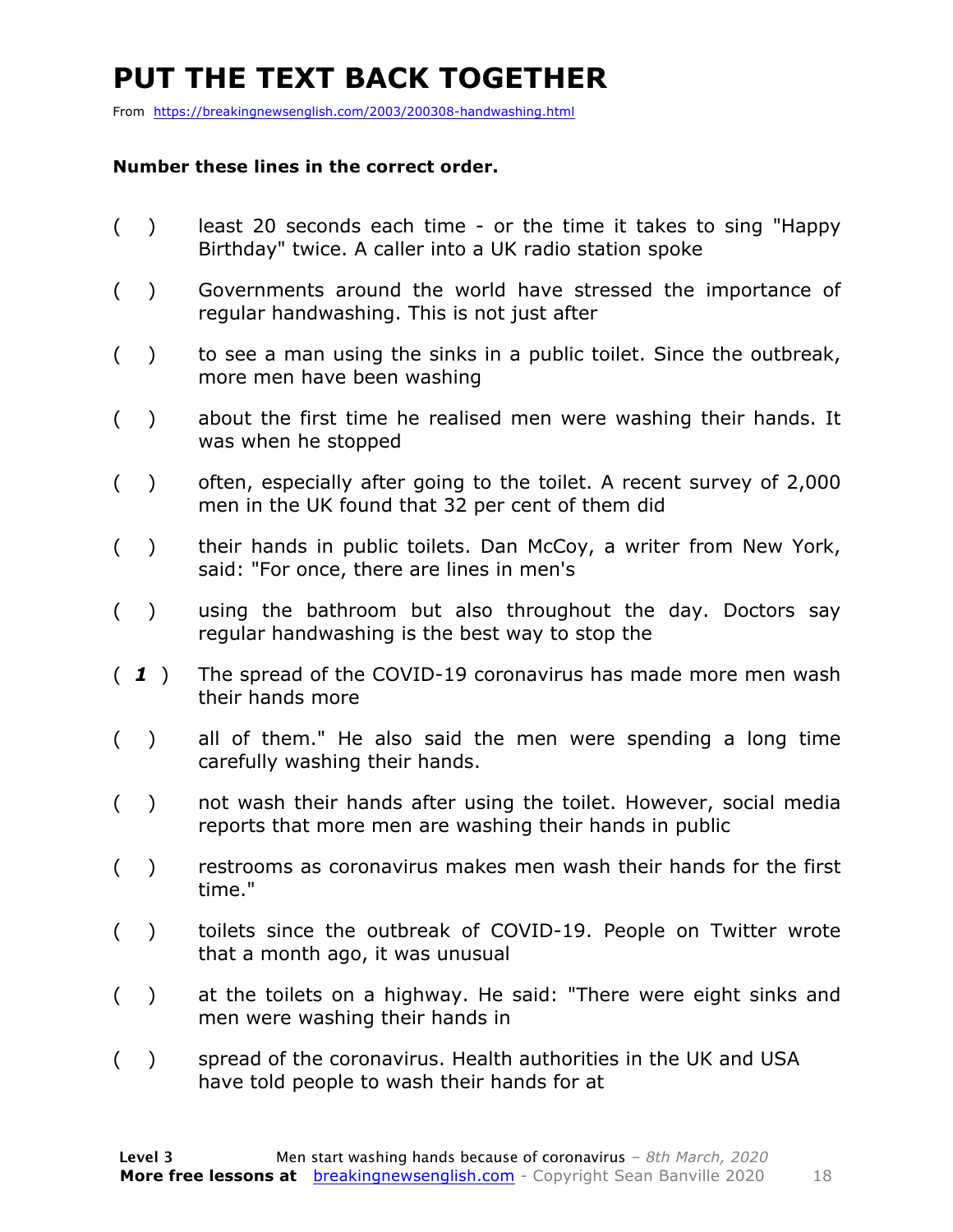#### **PUT THE WORDS IN THE RIGHT ORDER**

From https://breakingnewsenglish.com/2003/200308-handwashing.html

1. their men more hands more Made wash often .

2. toilet . hands their Wash the after using

3. in toilets . Men their hands washing are public

4. to the Unusual a using sinks . man see

5. men's For in restrooms . lines there once, are

6. the world around Governments stressed the have importance .

7. bathroom . is just not using after This the

8. hands seconds . Wash 20 at least for their

9. stopped toilets on at the a He highway .

10. carefully a washing long hands . their Spending time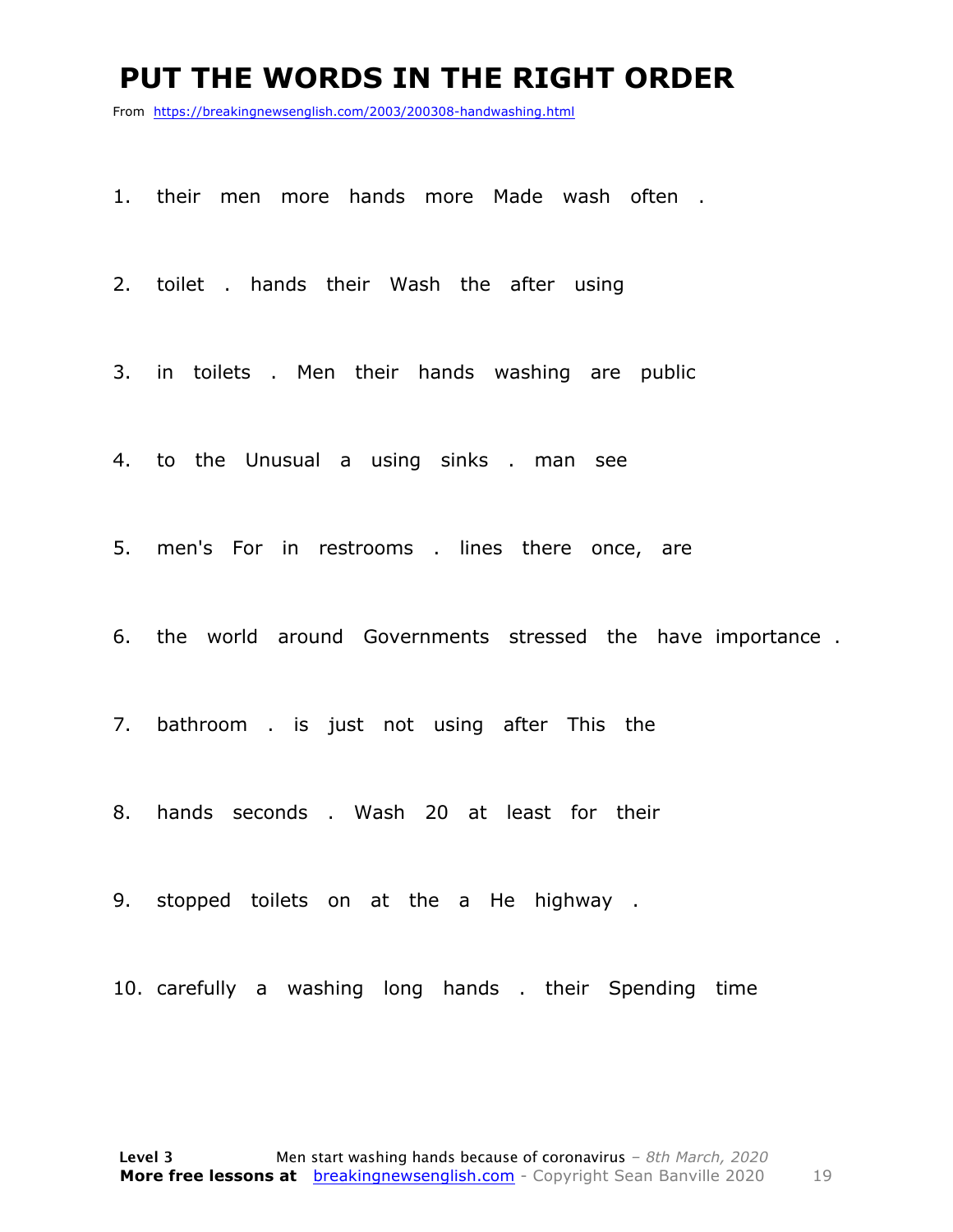### **CIRCLE THE CORRECT WORD (20 PAIRS)**

From https://breakingnewsenglish.com/2003/200308-handwashing.html

The spread of the COVID-19 coronavirus has *made / done* more men wash their hands more often, especially after *gone / going* to the toilet. A recent survey of 2,000 men in the UK *found / finds* that 32 per cent of them did not wash their hands after *use / using* the toilet. However, social media reports that more men are washing their hands *on / in* public toilets since the outbreak of COVID-19. People on Twitter *written / wrote* that a month ago, it was *unusual / unusually* to see a man using the *stinks / sinks* in a public toilet. Since the outbreak, more men have been washing their hands in public toilets. Dan McCoy, a writer from New York, said: "For *twice / once*, there are lines in men's restrooms as coronavirus makes men wash their hands *for / by* the first time."

Governments around the world have *stress / stressed* the importance of regular handwashing. This is not just after using the bathroom but also *throughout / thoroughly* the day. Doctors say *regulate / regular* handwashing is the best way to stop the *spread / speared* of the coronavirus. Health authorities in the UK and USA have told people to wash their hands for at *last / least* 20 seconds each time - or the time it takes to sing "Happy Birthday" twice. A *caller / called* into a UK radio station spoke about the first time he realised men were washing *them / their* hands. It was when he *stopped / stooped* at the toilets on a highway. He said: "There were eight sinks and men were washing their hands in *every / all* of them." He also said the men were spending a long time *carefully / careful* washing their hands.

#### **Talk about the connection between each pair of words in italics, and why the correct word is correct.**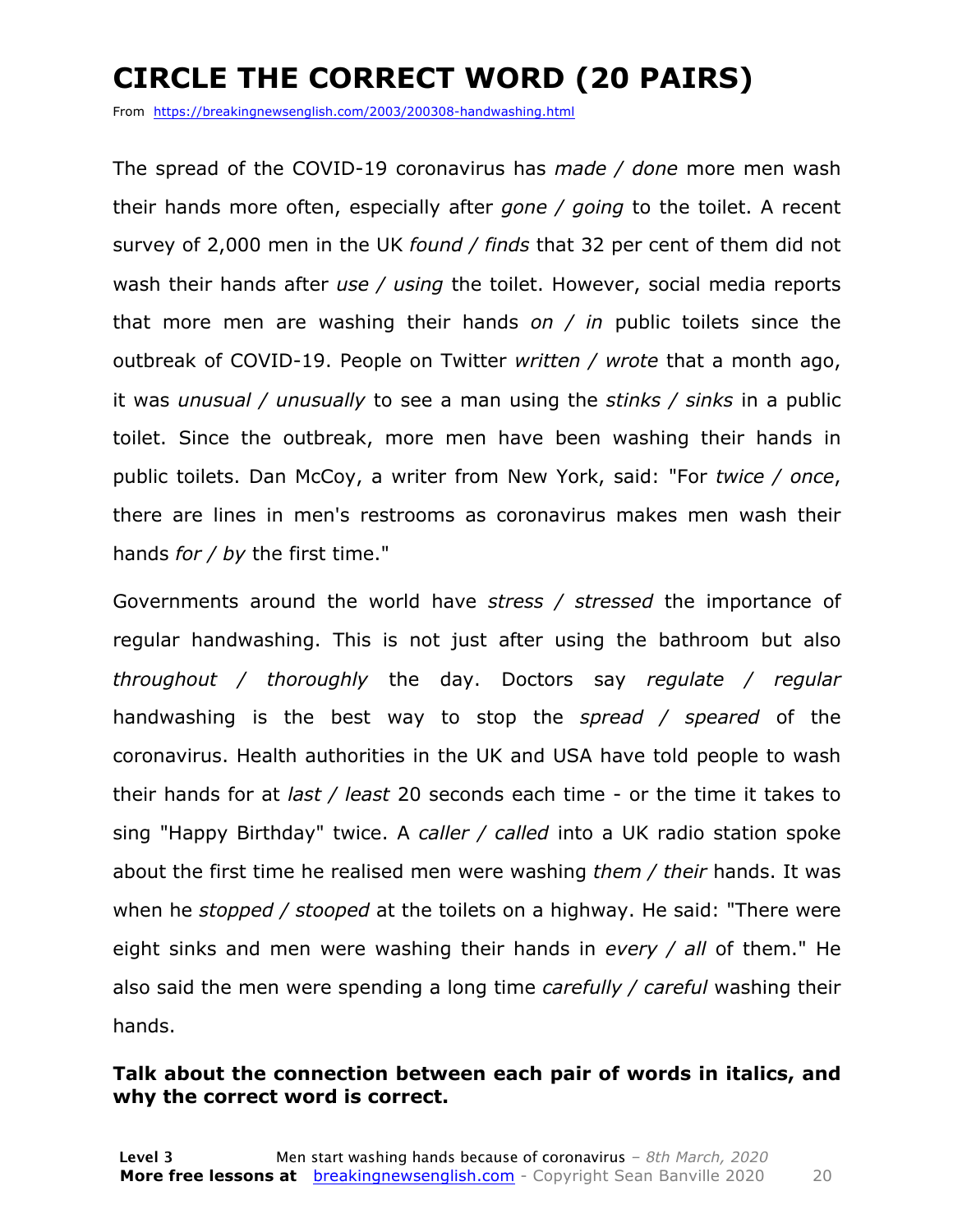### **INSERT THE VOWELS (a, e, i, o, u)**

From https://breakingnewsenglish.com/2003/200308-handwashing.html

T h\_ s p r\_ **\_** d \_f t h\_ C O V I D - 1 9 c\_r\_n\_v\_r\_s h\_s m\_d\_ m\_r\_ m\_n w\_s h t h\_ **\_** r h\_n d s m\_r\_ \_f t\_n , \_s p\_c\_ **\_** l l y \_f t\_r g\_ **\_** n g t\_ t h\_ t\_ **\_** l\_t . A r\_c\_n t s\_r v\_y \_f 2 , 0 0 0 m\_n \_n t h\_ U K f\_ **\_** n d t h\_t 3 2 p\_r c\_n t \_f t h\_m d\_d n\_t w\_s h t h\_ **\_** r h\_n d s \_f t\_r \_s\_n g t h\_ t\_ **\_** l\_t . H\_w\_v\_r , s\_c\_ **\_** l m\_d\_ **\_** r\_p\_r t s t h\_t m\_r\_ m\_n \_r\_ w\_s h\_n g t h\_ **\_**  r h\_n d s \_n p\_b l\_c t\_ **\_** l\_t s s\_n c\_ t h\_ \_ **\_** t b r\_ **\_**  k \_f C O V I D - 1 9 . P\_ **\_** p l\_ \_n T w\_t t\_r w r\_t\_ t h\_t \_ m\_n t h \_g\_, \_t w\_s \_n\_s\_ **\_** l t\_ s\_ **\_** \_ m\_n \_s\_n g t h\_ s\_n k s \_n \_ p\_b l\_c t\_ **\_** l\_t . S\_n c\_ t h\_ \_ **\_** t b r\_ **\_** k , m\_r\_ m\_n h\_v\_ b\_ **\_** n w\_s h\_n g t h \_ **\_** r h\_n d s \_n p\_b l\_ c t\_ **\_** l\_t s . D\_n M c C\_y , \_ w r\_t\_r f r\_m N\_w Y\_r k , s\_ **\_** d : " F\_r \_n c\_, t  $h_r = r_r = 1 - n_s = n$  m\_n s  $r_s$  t  $r_{-}$  m s  $_s$ c\_r\_n\_v\_r\_s m\_k\_s m\_n w\_s h t h\_ **\_** r h\_n d s f\_r t h\_ f\_r s t t\_m\_. "

G\_v\_r n m\_n t s \_r\_ **\_** n d t h\_ w\_r l d h\_v\_ s t r\_s s\_d t h\_ \_m p\_r t\_n c\_ \_f r\_g\_l\_r h\_n d w\_s h\_n g . T h\_s \_s n\_t j\_s t \_f t\_r \_s\_n g t h\_ b\_t h r\_ **\_** m b\_t \_l s\_ t h r\_ **\_** g h\_ **\_** t t h\_ d\_y . D\_c t\_r s s\_y r\_g\_l\_r h\_n d w\_s h\_n g \_s t h\_ b\_s t w\_y t\_ s t\_p t h\_ s p r\_ **\_**  d \_f t h\_ c\_r\_n\_v\_r\_s . H\_ **\_** l t h \_ **\_** t h\_r\_t\_ **\_** s \_n t h\_ U K \_n d U S A h\_v\_ t\_l d p\_ **\_** p l\_ t\_ w\_s h t h \_ **\_** r h\_n d s f\_r \_t l\_ **\_** s t 2 0 s\_c\_n d s \_ **\_** c h t\_m\_ - \_r t h\_ t\_m\_ \_t t\_k\_s t\_ s\_n g " H\_p p y B\_r t h d\_y " t w\_c\_. A c\_l l\_r \_n t\_ \_ U K r\_d\_ **\_** s t\_t\_ **\_** n s p\_k\_ \_b\_ **\_** t t h\_ f\_r s t t\_m\_ h\_ r\_ **\_** l\_s\_d m\_n w\_r\_ w\_s h\_n g t h\_ **\_** r h\_n d s . I t w\_s w h\_n h\_ s t\_p p\_d \_t t h\_ t\_ **\_** l\_t s \_n \_ h\_g h w\_y . H\_ s\_ **\_** d : " T h\_r\_ w\_r\_ \_ **\_** g h t s\_n k s \_n d m\_n w\_r\_ w\_s h\_n g t h\_ **\_** r h\_n d s \_n \_l l \_f t h\_m . " H\_ \_l s\_ s\_ **\_** d t h\_ m\_n w\_r\_ s p\_n d\_n g \_ l\_n g t\_m\_ c\_r\_f\_l l y w\_s h\_n g t h\_ **\_** r h\_n d s .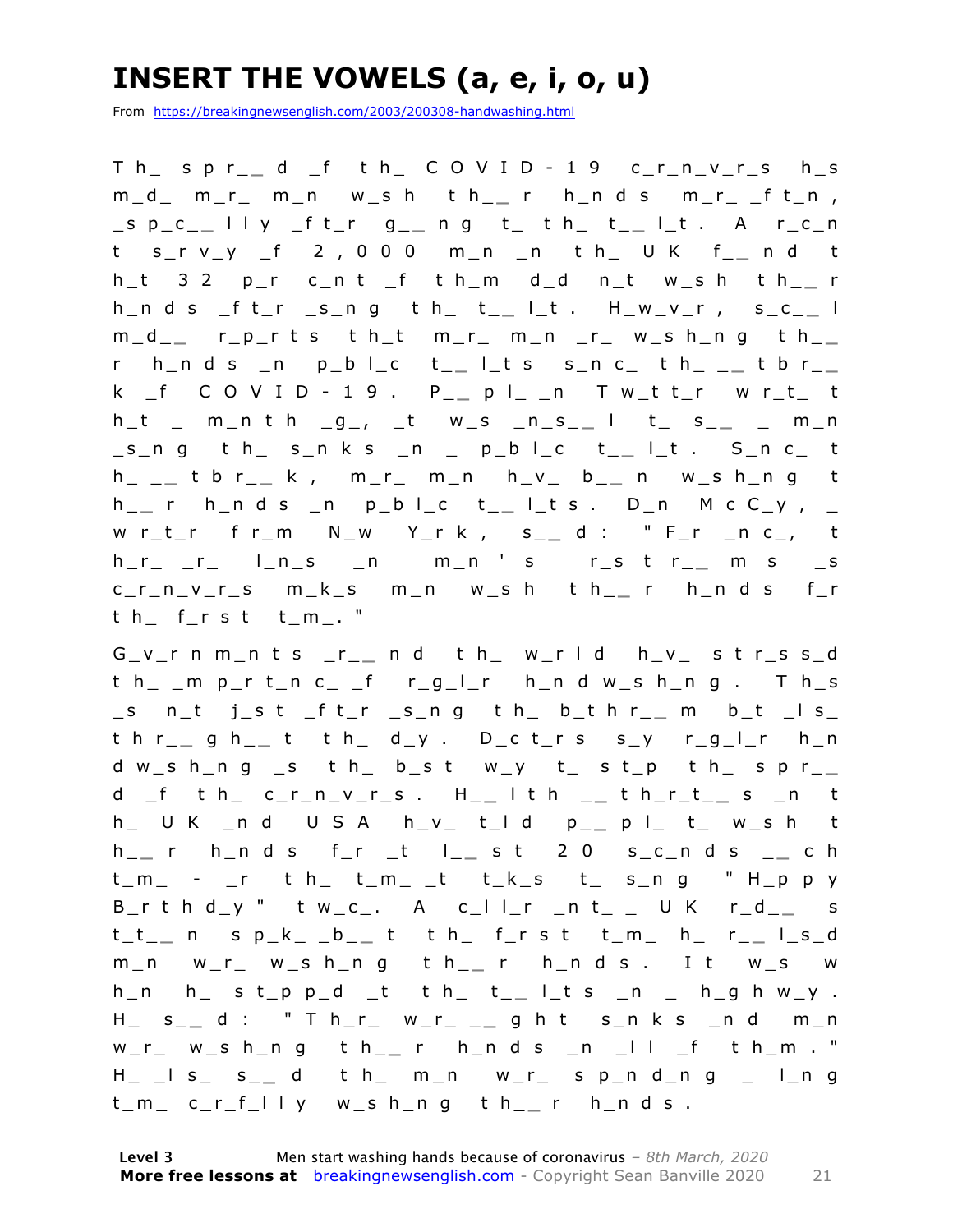#### **PUNCTUATE THE TEXT AND ADD CAPITALS**

From https://breakingnewsenglish.com/2003/200308-handwashing.html

the spread of the covid19 coronavirus has made more men wash their hands more often especially after going to the toilet a recent survey of 2000 men in the uk found that 32 per cent of them did not wash their hands after using the toilet however social media reports that more men are washing their hands in public toilets since the outbreak of covid19 people on twitter wrote that a month ago it was unusual to see a man using the sinks in a public toilet since the outbreak more men have been washing their hands in public toilets dan mccoy a writer from new york said for once there are lines in mens restrooms as coronavirus makes men wash their hands for the first time

governments around the world have stressed the importance of regular handwashing this is not just after using the bathroom but also throughout the day doctors say regular handwashing is the best way to stop the spread of the coronavirus health authorities in the uk and usa have told people to wash their hands for at least 20 seconds each time or the time it takes to sing happy birthday twice a caller into a uk radio station spoke about the first time he realised men were washing their hands it was when he stopped at the toilets on a highway he said there were eight sinks and men were washing their hands in all of them he also said the men were spending a long time carefully washing their hands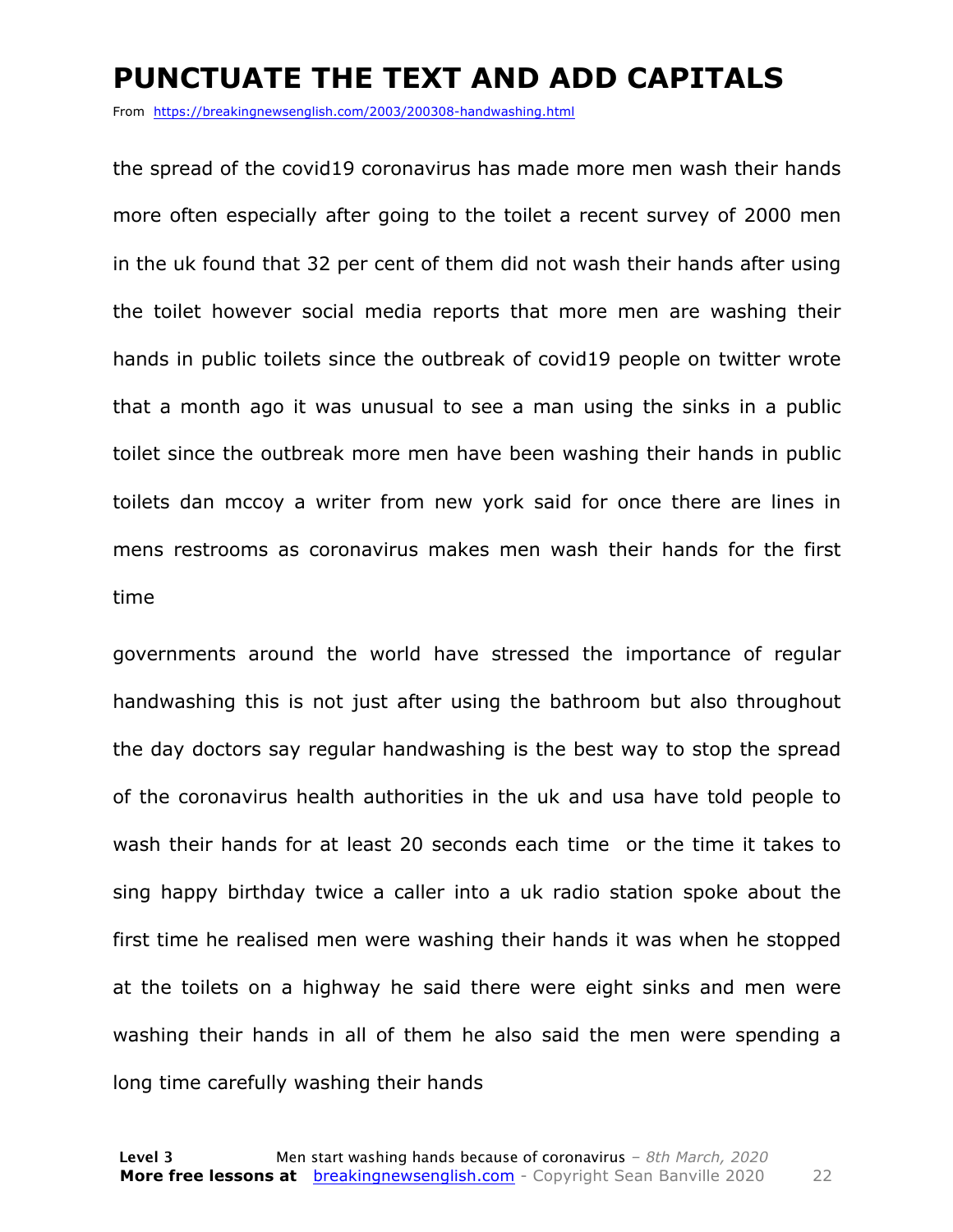## **PUT A SLASH ( / ) WHERE THE SPACES ARE**

From https://breakingnewsenglish.com/2003/200308-handwashing.html

ThespreadoftheCOVID-19coronavirushasmademoremenwashthei rhandsmoreoften,especiallyaftergoingtothetoilet.Arecentsurveyof2 ,000menintheUKfoundthat32percentofthemdidnotwashtheirhands afterusingthetoilet.However,socialmediareportsthatmoremenarew ashingtheirhandsinpublictoiletssincetheoutbreakofCOVID-19.Peop leonTwitterwrotethatamonthago,itwasunusualtoseeamanusingthes inksinapublictoilet.Sincetheoutbreak,moremenhavebeenwashingth eirhandsinpublictoilets.DanMcCoy,awriterfromNewYork,said:"Foro nce,therearelinesinmen'srestroomsascoronavirusmakesmenwasht heirhandsforthefirsttime."Governmentsaroundtheworldhavestress edtheimportanceofregularhandwashing.Thisisnotjustafterusingthe bathroombutalsothroughouttheday.Doctorssayregularhandwashin gisthebestwaytostopthespreadofthecoronavirus.Healthauthoritiesi ntheUKandUSAhavetoldpeopletowashtheirhandsforatleast20secon dseachtime-orthetimeittakestosing"HappyBirthday"twice.Acalleri ntoaUKradiostationspokeaboutthefirsttimeherealisedmenwerewas hingtheirhands.Itwaswhenhestoppedatthetoiletsonahighway.Hesai d:"Therewereeightsinksandmenwerewashingtheirhandsinallofthe m."Healsosaidthemenwerespendingalongtimecarefullywashingthei rhands.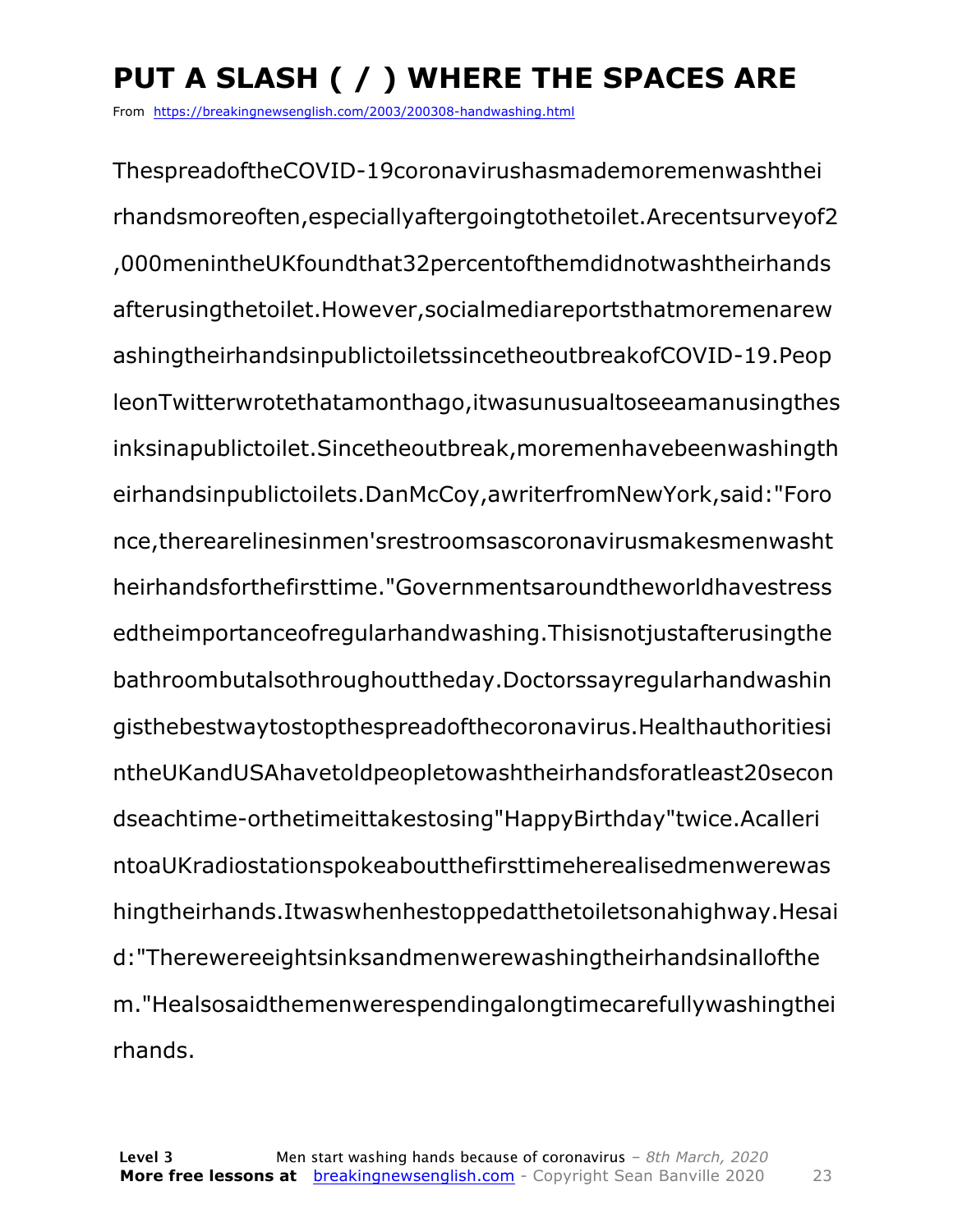### **FREE WRITING**

From https://breakingnewsenglish.com/2003/200308-handwashing.html

Write about handwashing for 10 minutes. Comment on your partner's paper.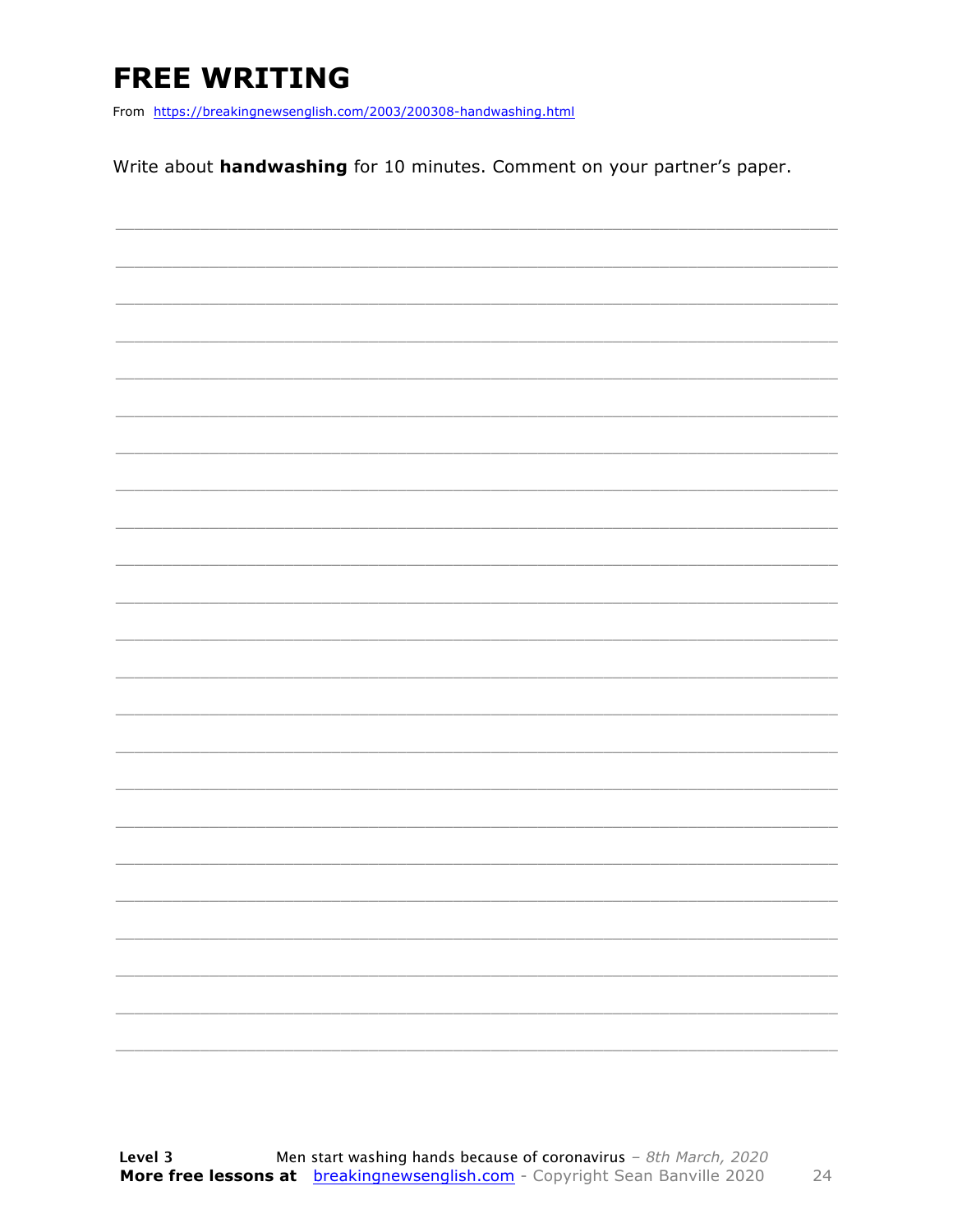### **ACADEMIC WRITING**

From https://breakingnewsenglish.com/2003/200308-handwashing.html

People should wear gloves when going out to stop the coronavirus spread. Discuss.

|  |  |  | ____          |
|--|--|--|---------------|
|  |  |  | $\frac{1}{2}$ |
|  |  |  |               |
|  |  |  |               |
|  |  |  |               |
|  |  |  |               |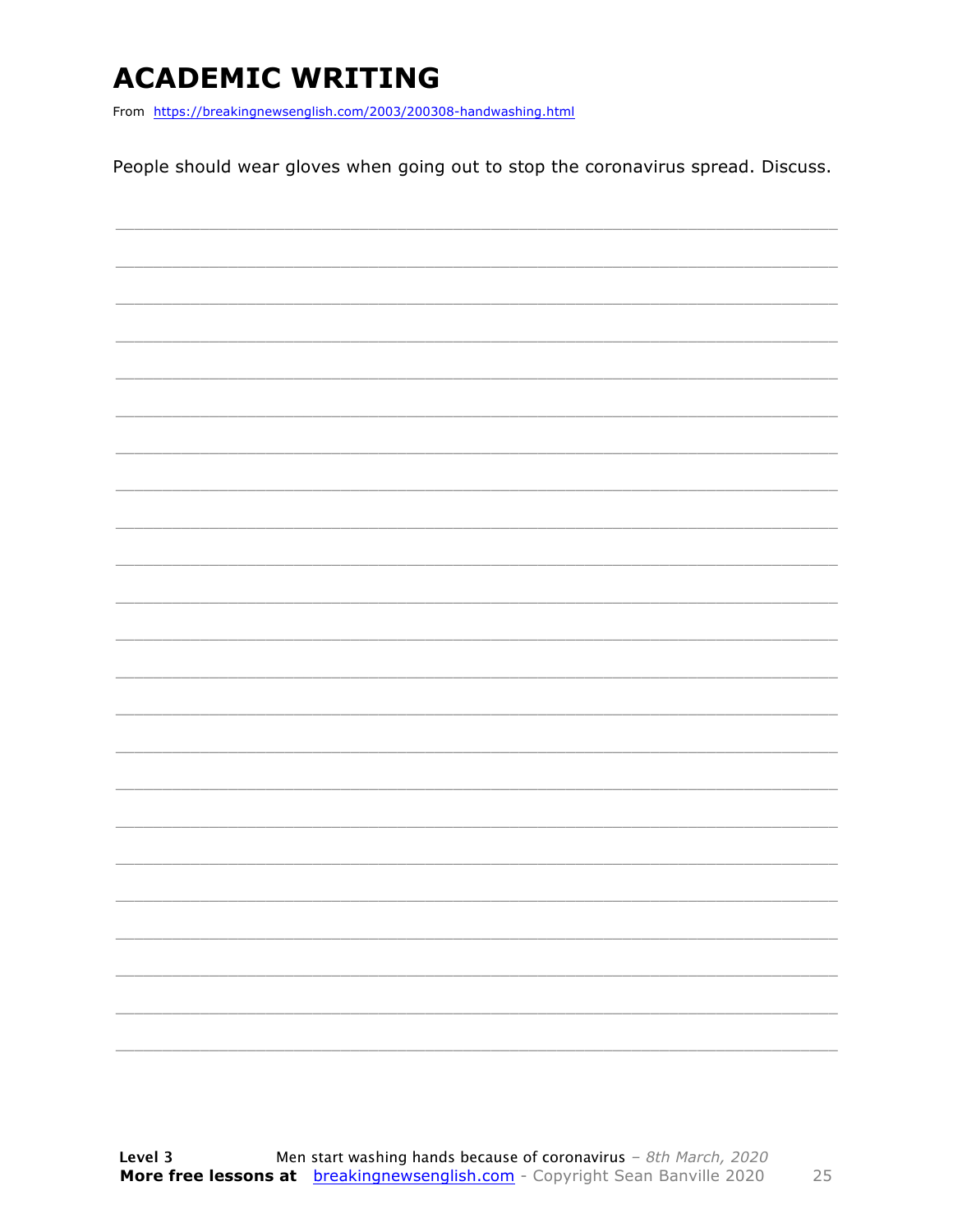### **HOMEWORK**

**1. VOCABULARY EXTENSION:** Choose several of the words from the text. Use a dictionary or Google's search field (or another search engine) to build up more associations / collocations of each word.

**2. INTERNET:** Search the Internet and find out more about this news story. Share what you discover with your partner(s) in the next lesson.

**3. HANDWASHING:** Make a poster about handwashing. Show your work to your classmates in the next lesson. Did you all have similar things?

**4. GLOVES:** Write a magazine article about requiring people to wear gloves in public to stop the spread of COVID-19. Include imaginary interviews with people who are for and against this.

Read what you wrote to your classmates in the next lesson. Write down any new words and expressions you hear from your partner(s).

**5. WHAT HAPPENED NEXT?** Write a newspaper article about the next stage in this news story. Read what you wrote to your classmates in the next lesson. Give each other feedback on your articles.

**6. LETTER:** Write a letter to an expert on handwashing. Ask him/her three questions about it. Give him/her three of your ideas on how to get people to wash their hands more often. Read your letter to your partner(s) in your next lesson. Your partner(s) will answer your questions.